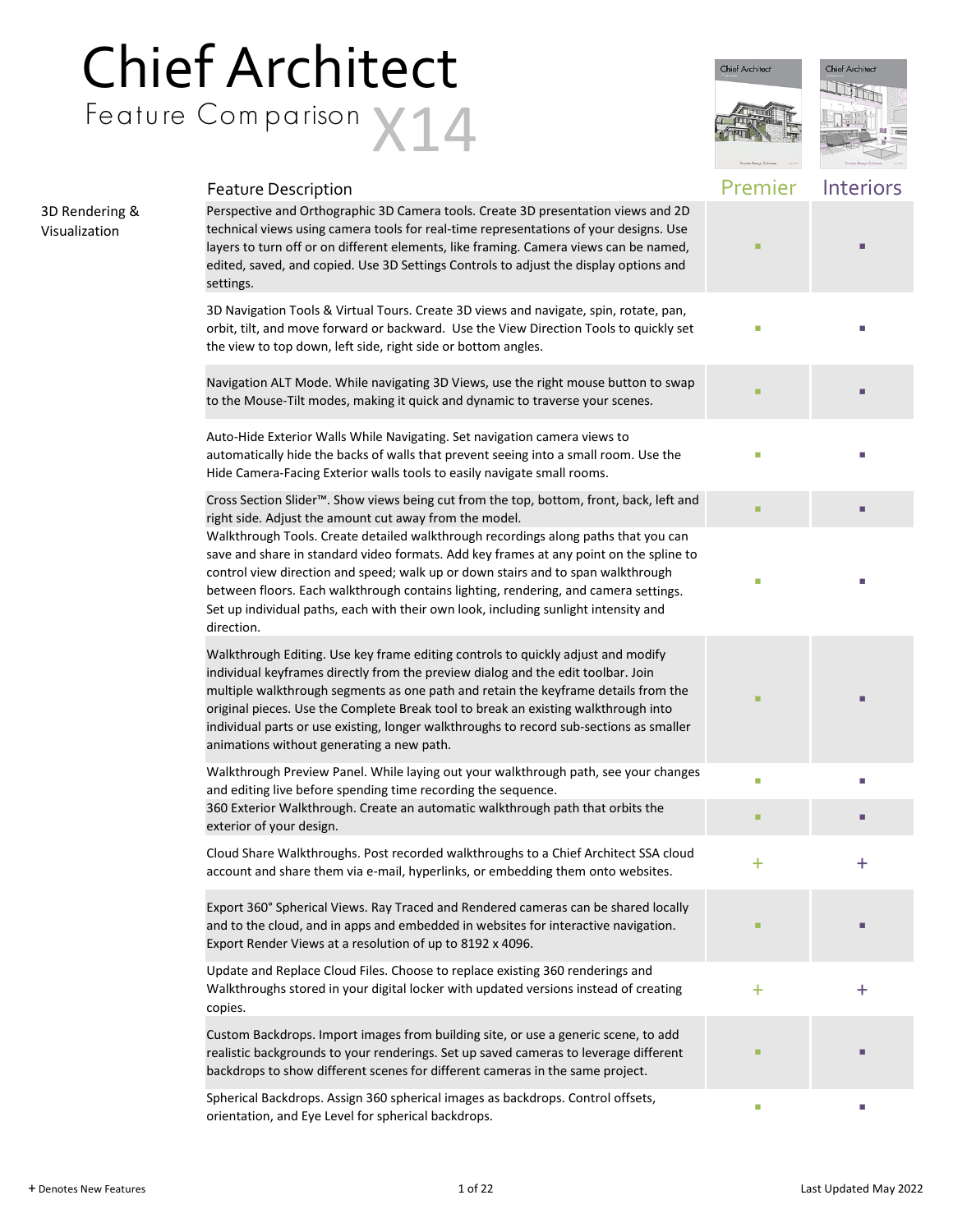|                                | <b>Feature Description</b>                                                                                                                                                                                                                                                                                                                                                                                                                                       | Premier | Interiors |
|--------------------------------|------------------------------------------------------------------------------------------------------------------------------------------------------------------------------------------------------------------------------------------------------------------------------------------------------------------------------------------------------------------------------------------------------------------------------------------------------------------|---------|-----------|
|                                | Artistic Rendering Techniques. 3D Standard, Physically Based, Watercolor, Squiggle Line<br>Drawing, Technical Illustration, Clay, Vector View, Glass House, and DuoTone render<br>modes transform the look and feel of a scene in real-time.                                                                                                                                                                                                                     |         |           |
|                                | Line Drawing Option for Rendering Techniques. Choose to Draw Lines on Top option in<br>Standard, Duotone, Watercolor, Physically Based, and Clay styles to include the<br>sketched line drawing technique.                                                                                                                                                                                                                                                       | п       |           |
|                                | Physically Based Rendering with GPU Ray Tracing. When compatible hardware is<br>available, create PBR views that use real-time ray tracing for enhanced lighting and<br>reflections in your scenes.                                                                                                                                                                                                                                                              |         |           |
|                                | Photo Realistic Ray Trace Rendering. Ray Trace rendering uses multiple core processors<br>with lighting and materials that can be set for photo realistic rendering. Preview ray<br>trace renders as they refine and iterate image quality; export the image at any time or<br>define the total ray trace duration. Pause and resume Ray Traces and queue multiple<br>scenes for processing. Export common image formats for presentations and marketing<br>use. |         |           |
|                                | Camera Default Sets. Set up camera defaults to leverage Default Sets in your Template<br>plans and for projects; for example, control the Dimensions Defaults used for Wall<br>Elevations vs. Cross-Sections.                                                                                                                                                                                                                                                    |         |           |
|                                | Isometric View Tools. View designs from any of the eight standard Isometric viewing<br>angles.                                                                                                                                                                                                                                                                                                                                                                   | u.      |           |
|                                | Control Shadow Intensity. Control the darkness of shadows in Vector Views and<br>Technical Illustration views using an intensity slider.                                                                                                                                                                                                                                                                                                                         | ٠       |           |
| Cross Sections &<br>Elevations | Cross Sections, Back-Clipped Cross Sections & Elevations. Use orthographic cameras to<br>create elevation or cross section views. Back-Clipped Cross Section views control the<br>cut distance generated for a cross section. Cross Sections can also be clipped at the<br>sides to control the width of view.                                                                                                                                                   |         |           |
|                                | Convert Wall Elevations to Section Views. Regardless of the camera tool used to create<br>a Section View, Elevation, or Wall Elevation, it can be edited to behave as the other<br>view types. Expand Wall Elevations to included parts of the scenes beyond a room (like<br>vaulted ceilings or multi-room suites), or crop larger Sections to show smaller spaces.                                                                                             |         |           |
|                                | Show Vaulted Ceilings in Wall Elevation Views. Wall Elevations for rooms with vaulted<br>and sloped ceilings include the full wall height; the elevation can be set to crop at the<br>top of the wall plate using the "Ignore Walls Above" setting.                                                                                                                                                                                                              | г       |           |
|                                | Dimension, Annotate and Detail Cross Sections & Elevation Views. Use the text, arrow,<br>dimension, and CAD tools to add complete details to your Cross Section and Elevation<br>views. Select and edit, delete, resize, or move objects. Choose from over 500 CAD<br>Details in the premium SSA catalog to overlay on your design. Use the Auto-Detail tool<br>to add CAD details to cross-section and elevation views.                                         |         |           |
|                                | Center CAD in Elevation Views. Use the Center Objects tool in Elevation Views to<br>control the location of CAD objects.                                                                                                                                                                                                                                                                                                                                         |         |           |
|                                | Copy Section and Elevation Cameras. Creating a copy of saved Section and Elevation<br>cameras will retain the CAD, Text, Dimensions, and other additions.                                                                                                                                                                                                                                                                                                        |         |           |
|                                | Show Cameras as Callouts. Easily set up view callouts directly from the camera object.<br>Show Elevation, Section, and Cross-Section cameras as Callouts in Plan Views. Add<br>callout labels and descriptions; callouts remain when sent to layout.                                                                                                                                                                                                             | г       |           |
|                                | Automatically Populate Camera Callouts with Layout Page Information. Choose to<br>include layout page label in camera callout second line text. Callout information<br>automatically updates if layout label is changed.                                                                                                                                                                                                                                         |         |           |
|                                | Automatic Labels in Elevations. Generate schedule callouts and labels for windows,<br>doors, cabinets, and other items in Cross-Section and Elevation views.                                                                                                                                                                                                                                                                                                     | П       |           |
|                                | Auto-generate Exterior & Interior Room Elevations.                                                                                                                                                                                                                                                                                                                                                                                                               | ٠       |           |
|                                | Stepped Cutting Plane Cross-Section. Generate Cross Section Views along a custom<br>plane and use breaks to create steps in the Cross-Section.                                                                                                                                                                                                                                                                                                                   | ш       |           |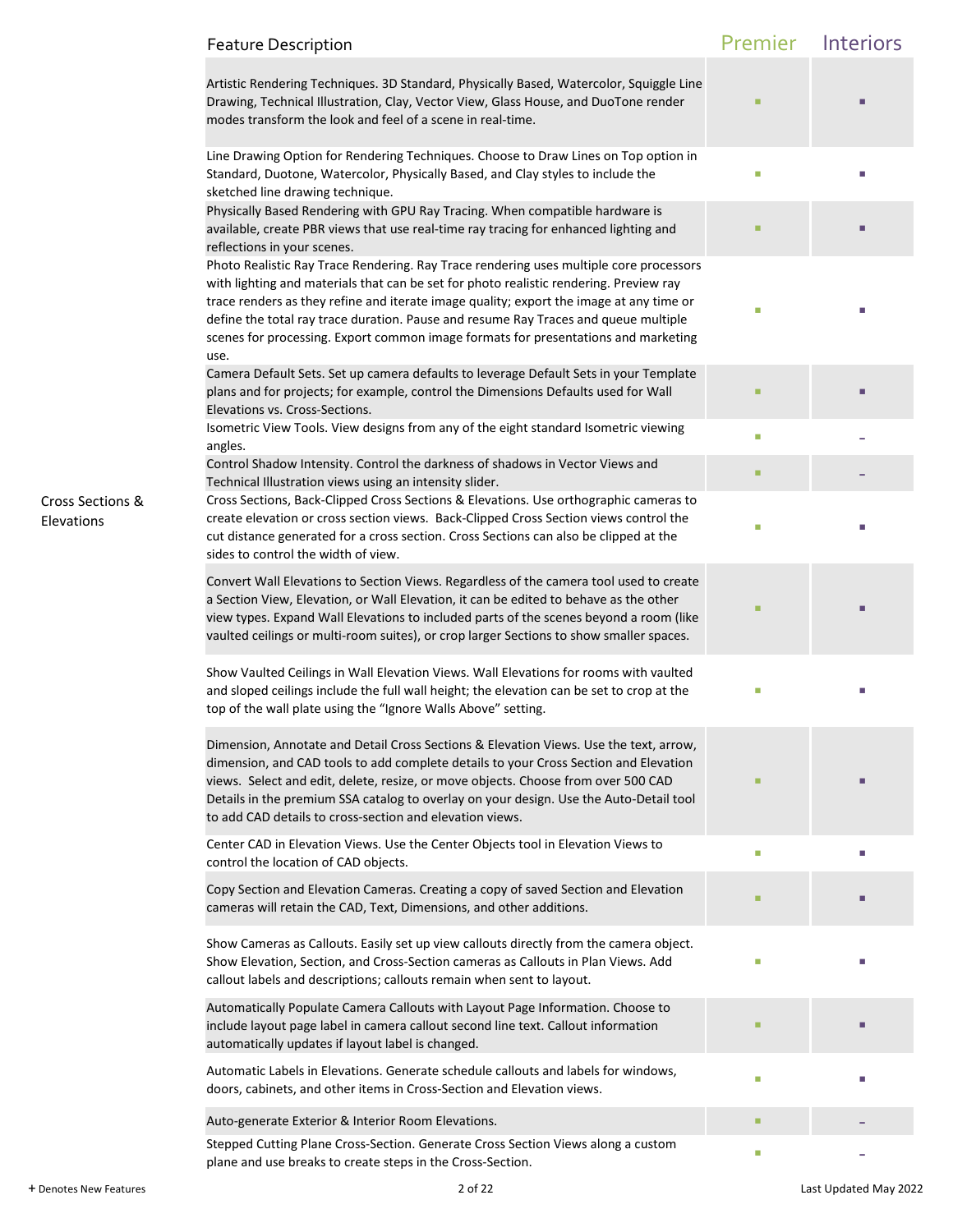|                 | <b>Feature Description</b>                                                                                                                                                                                                                                                                                                                                                                                                                                    | Premier   | Interiors                             |
|-----------------|---------------------------------------------------------------------------------------------------------------------------------------------------------------------------------------------------------------------------------------------------------------------------------------------------------------------------------------------------------------------------------------------------------------------------------------------------------------|-----------|---------------------------------------|
| Plans & Layouts | Plan Templates. Start projects from pre-defined Plan Templates or create your own.<br>Use the Save as Template feature to convert an existing project to a new template.                                                                                                                                                                                                                                                                                      |           |                                       |
|                 | Space Planning Assistant. Drag-and-drop room bubbles and arrange them before<br>converting them to walls. Provides a quick way to lay out rooms that adjoin the project<br>to illustrate how the completed project would look.                                                                                                                                                                                                                                | L.        |                                       |
|                 | Plan Check tool. Provides a review for basic room egress, roof, wall layout, and more.                                                                                                                                                                                                                                                                                                                                                                        | ٠         |                                       |
|                 | Rotate and Flip Plan tools. Use Flip Plan to create a mirrored version of your design.<br>Use Rotate Plan to change the orientation of the floor plan on your screen.                                                                                                                                                                                                                                                                                         | п         |                                       |
|                 | Fill Screen to Selected Objects. Use this zoom tool to quickly set the screen view's<br>extent to only those objects that are currently selected.                                                                                                                                                                                                                                                                                                             |           |                                       |
|                 | Chief Architect Viewer file compatibility. Share your Chief Architect design files with<br>clients using the free Chief Architect Viewer software.                                                                                                                                                                                                                                                                                                            | $\Box$    | п                                     |
|                 | Design Structures with multiple Floors. Excludes attic and basement or foundation.                                                                                                                                                                                                                                                                                                                                                                            | 30 Floors | 10 Floors                             |
|                 | Insert & Exchange Floors. Use the Floor Above/Below tool to insert and exchange<br>floors. Insert new Floors or levels between existing floors.                                                                                                                                                                                                                                                                                                               | L.        | п                                     |
|                 | Advanced Layer Controls. Create new layers, change object layer assignments,<br>customize the appearance of layers, and group layers together into task-specific Layer<br>Sets.                                                                                                                                                                                                                                                                               |           |                                       |
|                 | Default Sets. Pre-configure sets and optimize defaults for creating kitchen plans,<br>framing plans, electrical plans, etc.                                                                                                                                                                                                                                                                                                                                   | $\Box$    |                                       |
|                 | Saved Plan Views. Create and save multiple plan views (similar to saved cameras). Each<br>view retains Layer Set, Default Set and Active Defaults. Open multiple Plan Views in<br>Windows or Tabs, and manage saved views in the Project Browser. Edit the settings in<br>your Plan Views from the Project Browser through a specification dialog; choose to<br>save or ignore Zoom Size and Floor Level with saved plans. Import and export between<br>plans |           |                                       |
|                 | Project Browser. Manage and navigate Layout pages, project files, floors, elevations,<br>cross sections, 3D views, cameras, schedules and CAD details. Rename cameras, view<br>multiple projects at once and easily access their details. Multi Select Views to edit,<br>activate, duplicate or delete views from the Project Browser.                                                                                                                        | ш         | <b>Excludes CAD</b><br><b>Details</b> |
|                 | Project Browser Previews. Easily navigate your saved views by displaying a preview<br>window in the Project Browser that displays a thumbnail image of the selected view.                                                                                                                                                                                                                                                                                     |           |                                       |
|                 | Time Tracker <sup>™</sup> tool. Measure working time per project, per client, or per task. Start and<br>stop the Time Tracker. View, edit, and export a time log, and add notes for each<br>project. Time Tracker automatically re-starts with you as you work in a design.                                                                                                                                                                                   | П         |                                       |
|                 | Plan Database tool. Create a plan database to organize your plan portfolio.                                                                                                                                                                                                                                                                                                                                                                                   | ٠         | п                                     |
|                 | R-Value Controls. Specify R-values for walls, floors, ceilings, and platforms.                                                                                                                                                                                                                                                                                                                                                                                | $\Box$    |                                       |
|                 | Layout Plan Sets. Layout sheets are used to organize plans, elevations, CAD details,<br>schedules, site plans, and other items for construction documents. The drawings can<br>be scaled and printed at any size. All views are linked to the original model reflecting<br>any updates you make. Reorder the Layout pages dynamically. Create templates for<br>Layouts with borders and title blocks.                                                         |           |                                       |
|                 | Reshape Views Sent to Layout. Like other Polyline based items, add breaks and curved<br>edges to Layout viewports to control cropping of their display on a layout page.                                                                                                                                                                                                                                                                                      | $\Box$    |                                       |
|                 | Rotate Views Sent to Layout. Rotate layout boxes that contain Elevation and Camera<br>Views.                                                                                                                                                                                                                                                                                                                                                                  | ÷.        | $\pm$                                 |
|                 | Pan and Zoom Layout Box Contents. Use panning and zooming to refocus the contents<br>in a Layout Box.                                                                                                                                                                                                                                                                                                                                                         | ÷.        | +                                     |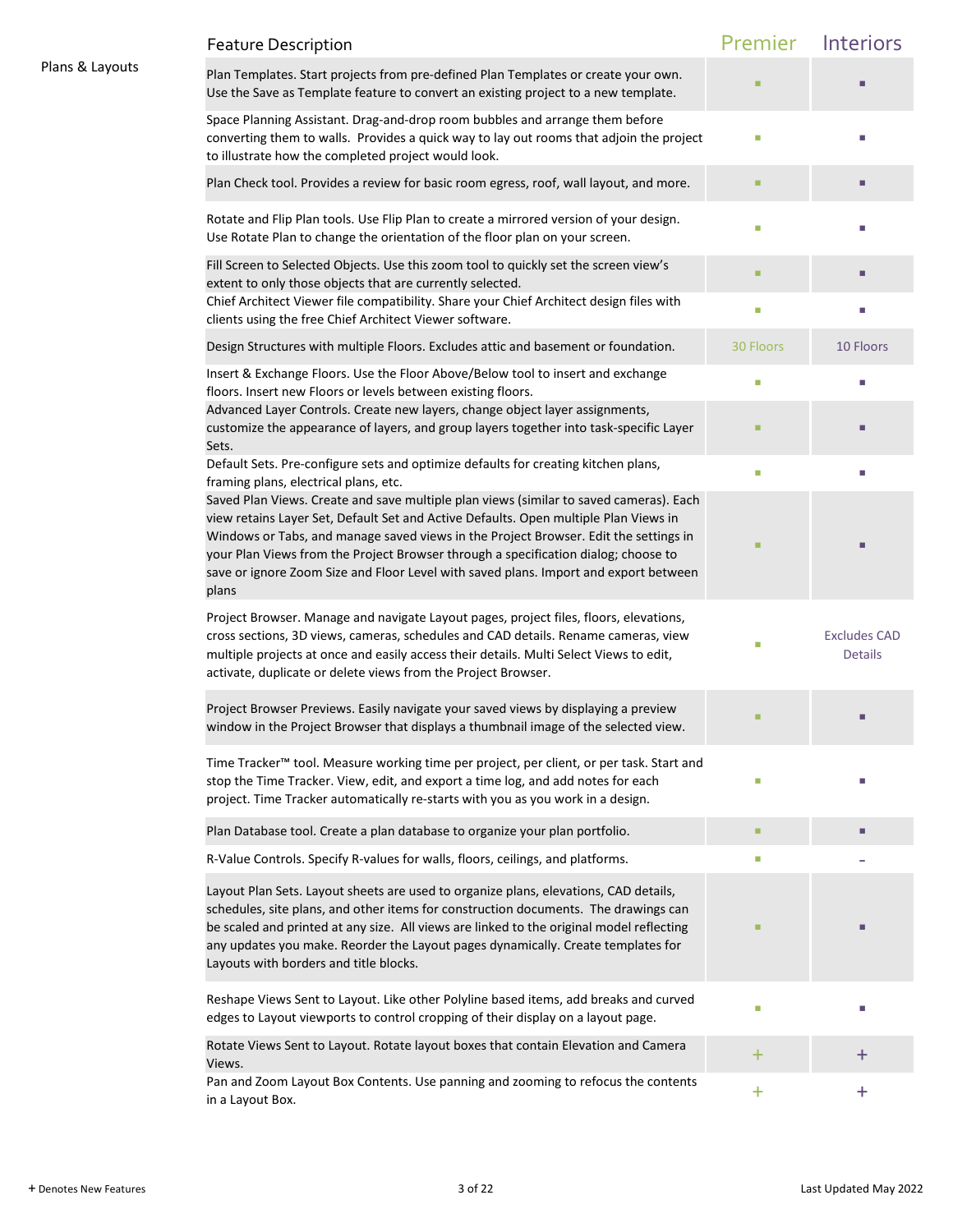|       | <b>Feature Description</b>                                                                                                                                                                                                                                                                                                                                                                                            | Premier    | Interiors  |
|-------|-----------------------------------------------------------------------------------------------------------------------------------------------------------------------------------------------------------------------------------------------------------------------------------------------------------------------------------------------------------------------------------------------------------------------|------------|------------|
|       | Layout Box Specification. Set up default behaviors for views sent to layout to control<br>properties like the label, scale, and border. Create multi-line formatted labels for View<br>Boxes on Layout Pages. Relink plans, change active layer sets, and rescale views<br>displayed in a layout box from its specification dialog. Select and edit multiple layout<br>boxes to modify shared attributes at one time. | $\pm$      | $\pm$      |
|       | Open Multiple Layouts. Open multiple layout files simultaneously allowing you to edit,<br>compare or copy elements between the files.                                                                                                                                                                                                                                                                                 | $\Box$     |            |
|       | Advanced Layout Editing. Edit line views sent to the layout, rescale views sent to<br>layout, re-link views on the layout to reference different files.                                                                                                                                                                                                                                                               | ٠          |            |
|       | Set up multiple Pages per Layout File. Create multi-sheet documents within a single<br>layout file to organize entire professional designs.                                                                                                                                                                                                                                                                           | 1000 Pages | 1000 Pages |
|       | Control Layout Template Pages. Specify multiple Template pages in a Layout and assign<br>individual pages to reference a template.                                                                                                                                                                                                                                                                                    | ٠          |            |
|       | Document Revisions for Layouts. Revisions can be noted for changes to any layout page<br>and displayed in a Revision Table with information such as; revision number, authors'<br>info, date, description, and label. Current (or last) revision can be displayed using<br>macros.                                                                                                                                    | г          |            |
|       | Layout Page Table. Create drawing schedules, like Table of Contents, for layouts by<br>controlling each page's attributes such as Label, Title, Description, Revisions and<br>Comments.                                                                                                                                                                                                                               |            |            |
|       | Layout Page Macros. Create macros for page label, automatic page numbering, title,<br>description, and comments for individual layout pages. Macros move with pages as<br>they are edited and re-ordered.                                                                                                                                                                                                             | г          |            |
|       | Delete Objects for Layouts. Use the delete objects tool to clear unnecessary elements<br>like CAD, Images, Text, and Layout Boxes from your layout documents. These controls<br>make it easier to transition between projects when copying layout files and in<br>developing templates.                                                                                                                               |            |            |
|       | Home Designer® Plan Share. Share Chief Architect® plans with the consumer / DIY<br>Home Designer® products of the same release version. Your clients can use this for<br>floor/space planning and change colors, materials and textures. Features a Plan Lock<br>to prevent Home Designer from editing the Plan file.                                                                                                 | г          |            |
| Rooms | Room Defaults. Control initial behavior by specifying default values like ceiling height,<br>style, moldings, wall covering, floor materials. Define room attributes by room type.<br>Preview of room construction in the dialog.                                                                                                                                                                                     |            |            |
|       | Custom Room Definitions. Create and specify room types to customize the available<br>rooms list to suit your most common needs and regional naming conventions.                                                                                                                                                                                                                                                       | г          |            |
|       | Living Area Calculation. Specify which rooms should be included or excluded in the<br>living area calculation.                                                                                                                                                                                                                                                                                                        | ٠          | г          |
|       | Room Polygon tool. Create a Room automatically with pre-specified dimensions in<br>different geometric shapes.                                                                                                                                                                                                                                                                                                        | ш          | п          |
|       | Room Molding Polyline & 3D Molding Polylines tool. Automatically generate a molding<br>polyline derived from the room's perimeter. Reshape the polyline as desired and attach<br>multiple molding profiles. Designate sizes for each profile and specify its height off the<br>floor. 3D Molding Polylines create horizontal and vertical moldings.                                                                   |            |            |
|       | Room Polyline. Automatically generate a polyline derived from the room's perimeter.<br>Use the polyline tools to generate a Materials List, view the area, or convert to a<br>molding, slab, and other custom options.                                                                                                                                                                                                | $\Box$     | г          |
|       | Accurately Layered Floor & Ceiling Platforms. 3D model includes Finished Floor and<br>Finished Ceiling layers. Use these layers to add dimension details and define floor<br>coverings, finishes, and sub-layers.                                                                                                                                                                                                     |            | Limited    |
|       | Floor Material Region Tool. Create floor inlays and other floor finish configurations<br>without room boundaries.                                                                                                                                                                                                                                                                                                     | ш          |            |
|       | Raised Floor Platforms. Specify raised floor platforms that are automatically framed.                                                                                                                                                                                                                                                                                                                                 | ٠          |            |
|       | Define Conditioned or Unconditioned Spaces. Specify rooms as conditioned,<br>unconditioned, or use the room type's default to generate insulation calculations on<br>the materials list.                                                                                                                                                                                                                              | ш          |            |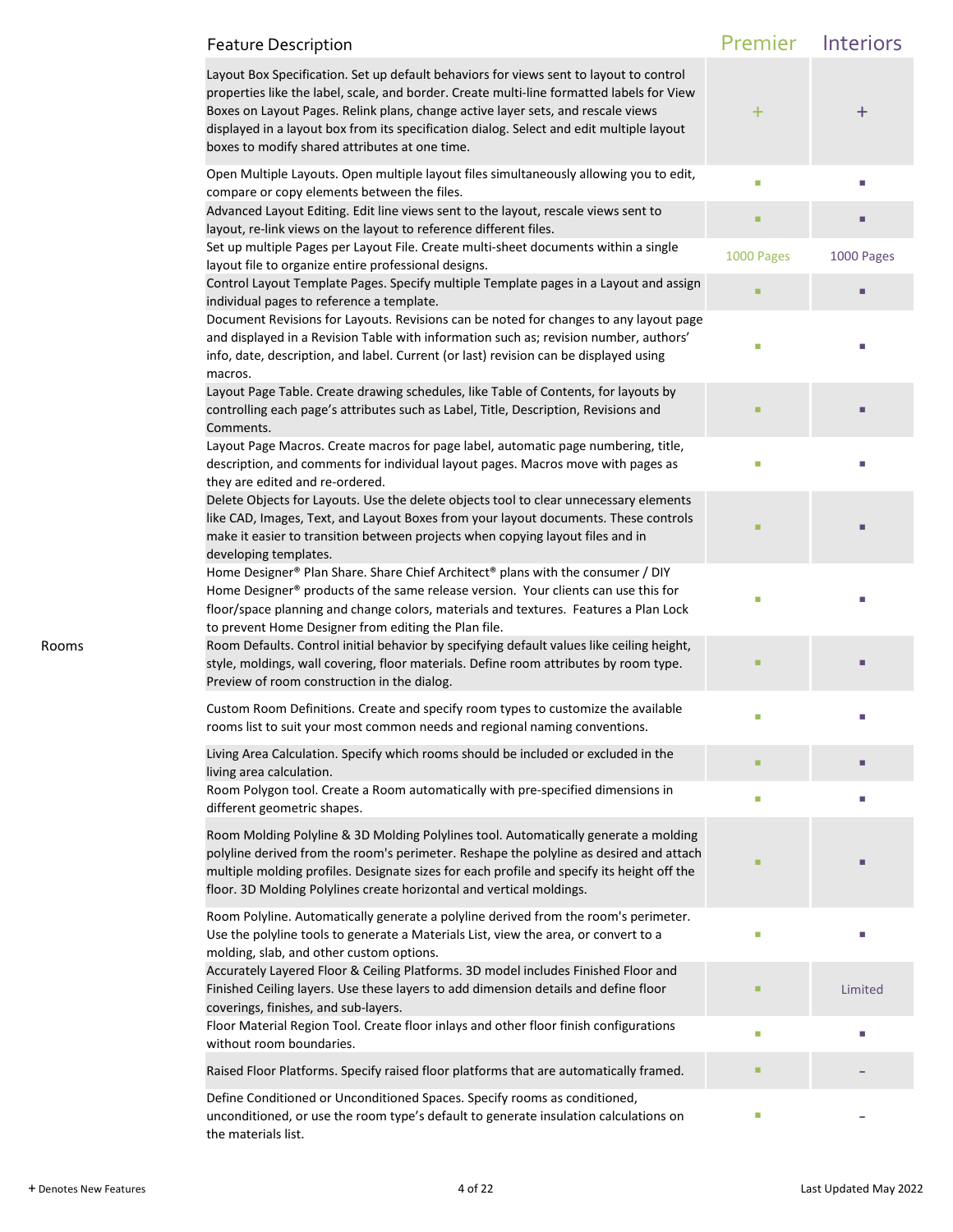|          | <b>Feature Description</b>                                                                                                                                                                                                                                                                                                                                                                       | Premier | Interiors                        |
|----------|--------------------------------------------------------------------------------------------------------------------------------------------------------------------------------------------------------------------------------------------------------------------------------------------------------------------------------------------------------------------------------------------------|---------|----------------------------------|
|          | Multi-Select and Edit Rooms. Select multiple rooms to change their attributes<br>simultaneously; change room type, convert from flat to a vaulted ceiling, set ceiling and<br>floor heights, and modify the platform structure.                                                                                                                                                                  |         |                                  |
|          | Room Label Dimension Format Defaults. Define the display of the dimensions supplied<br>with a room label. Edit units, fraction or decimal display and other settings much like<br>standard dimension formats.                                                                                                                                                                                    | o.      |                                  |
| Walls    | Wall Tools. Draw and edit walls in 2D and 3D. Wall Styles include interior, exterior,<br>railing, pony, half wall, curved, angled, raked, stepped. All styles are customizable with<br>unique layers. Wall Types include structural wood, stucco, ICF, SIPS, glass, railings,<br>partitions.                                                                                                     |         |                                  |
|          | Pony Walls. Create walls with different upper and lower types. Control wall caps,<br>window and door display, dimensions, framing, alignment between floors. Adjust the<br>height of individual Pony Wall pieces. Display Pony Wall Edge Line in Plan View.                                                                                                                                      |         |                                  |
|          | Railing Tools. Specify interior and exterior railing styles with unique attributes like<br>newels, balusters, panels, materials, handrails, and heights. Control the size and shape<br>of panels, balusters, railings, shoe, and more                                                                                                                                                            |         | <b>Interior Railings</b><br>Only |
|          | Railing Over Solid Wall. Generate Pony Walls with a railing as the upper wall type.                                                                                                                                                                                                                                                                                                              | o.      |                                  |
|          | Create Raked & Stepped Walls. Control heights of walls, add breaks and adjust in Cross<br>Section and Elevation views. Define stepped foundations with vertical footing control.                                                                                                                                                                                                                 |         |                                  |
|          | Custom Wall Types. Use controls in the Wall Type Definition dialog to easily edit wall<br>assemblies, set materials, and define individual properties of each wall layer. All the<br>Wall layers calculate into the Materials List.                                                                                                                                                              |         |                                  |
|          | Match Properties on Walls. Use the Select Same Load Same tool to quickly apply<br>properties from one wall to another wall in your design.                                                                                                                                                                                                                                                       |         |                                  |
|          | Support for ICF and SIP Wall Connections. Specify multiple main layers for wall types to<br>represent construction types such as ICF and SIP walls.                                                                                                                                                                                                                                              | L.      |                                  |
|          | Wall Niches. Create recesses in walls like a shower niche or wall display. Define the<br>niche depth, casing, arch, and other attributes similar to windows.                                                                                                                                                                                                                                     | п       |                                  |
|          | Partition Walls. Use the Partition attribute to specify construction to surfaces of the<br>surrounding walls and platforms instead of cutting through to structural layers.                                                                                                                                                                                                                      | П       |                                  |
|          | Remodeling Plans. Place New, Existing, Demolition and Remodeling Walls on unique<br>layers.                                                                                                                                                                                                                                                                                                      | ٠       |                                  |
|          | Wall Hatching. Set up attributes for the Wall Hatching tool in your template plan so<br>that it defaults to look the way you'd like it to for every project. Copy and Paste wall<br>hatching throughout your design to easily indicate wall areas of note. Customize labels<br>for wall hatching segments; easily indicate which part of a wall will be demolished or<br>reinforced shear walls. |         |                                  |
|          | Store Walls in Library Browser. Add custom wall definitions to the Library for reuse.                                                                                                                                                                                                                                                                                                            |         | $\pm$                            |
|          | Wall Corner Boards & Quoins. Manually or Automatically place Corner Boards and<br>Quoins at wall intersection corners. Set default size and material attributes.                                                                                                                                                                                                                                 | П       |                                  |
|          | Wall Material Region Tool. Design wall areas specifying different materials and<br>assemblies.<br>Double Walls for Marriage Walls and Multi-Family Units. Includes window and door                                                                                                                                                                                                               | ٠       |                                  |
|          | control.                                                                                                                                                                                                                                                                                                                                                                                         | п       |                                  |
|          | Control Wall Connection Layer Intersections. Manually control wall intersections by<br>dragging the intersecting wall to snap to a specific layer of another wall.                                                                                                                                                                                                                               |         |                                  |
|          | Continuous Wall Draw mode. Right click to enable continuous wall drawing mode -<br>speeds up wall draw time.                                                                                                                                                                                                                                                                                     | L.      | U.                               |
| Cabinets | Smart Cabinet Tools. Create any style of Cabinet using the smart parametric tools<br>including Framed, Frameless, Curved, Angled and Bow. Adjust drawers, face frames,<br>doors, styles, shapes, shelves, moldings, backsplashes, appliances, countertops and<br>more. Use a specification dialog to define and customize your cabinets.                                                         |         |                                  |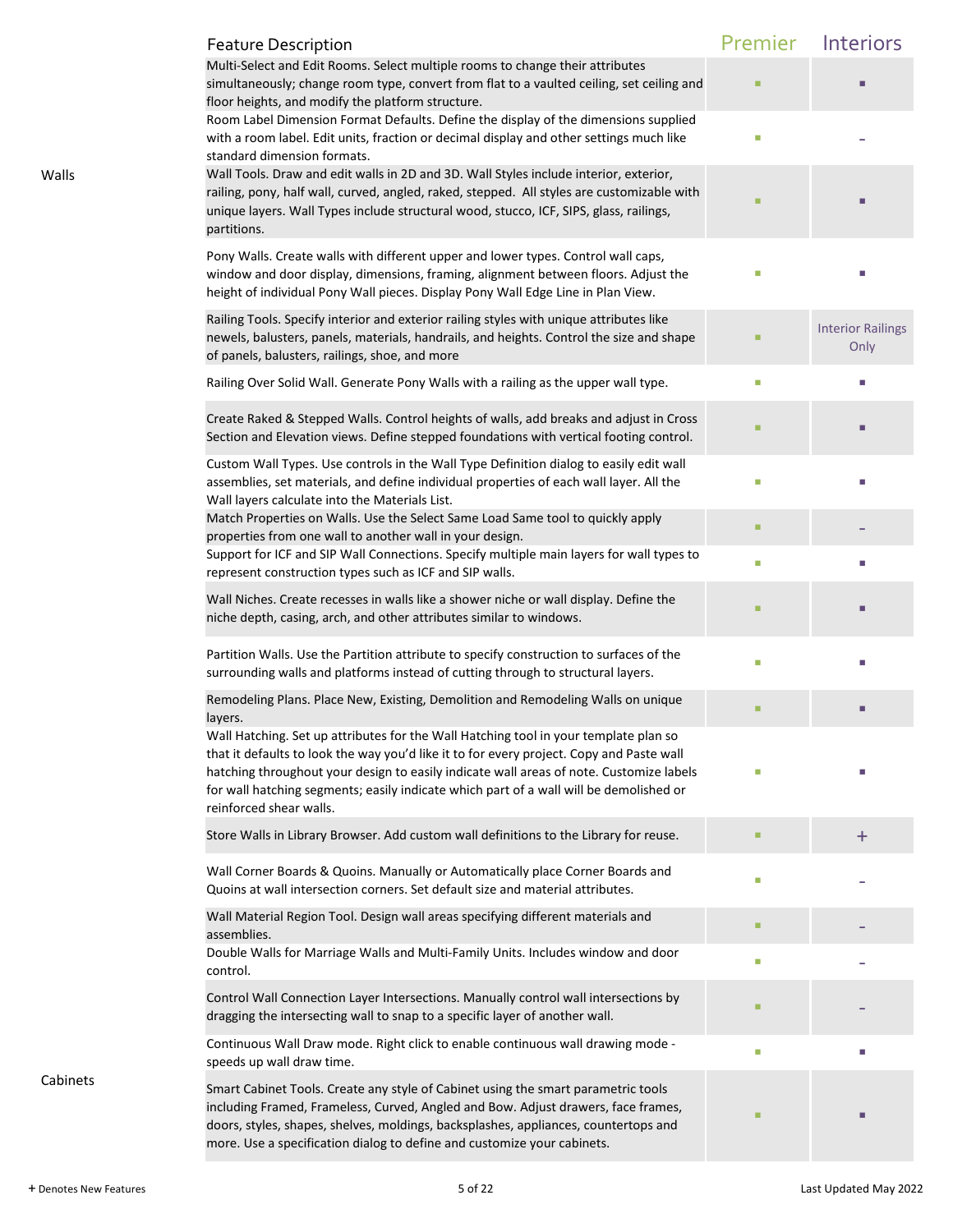| <b>Feature Description</b>                                                                                                                                                                                                                                                                                          | Premier Interiors |   |
|---------------------------------------------------------------------------------------------------------------------------------------------------------------------------------------------------------------------------------------------------------------------------------------------------------------------|-------------------|---|
| Define Cabinet Defaults. Control the initial behavior by specifying default values -<br>define, colors, sizes, doors and drawer styles, moldings, materials, countertops,<br>hardware, and several other attributes for the cabinets as you begin a new design.                                                     | Г                 |   |
| Architectural Blocks. Save any Cabinet, group of Cabinets, or an entire room of<br>Cabinets as an Architectural Block and store in the Library for future use. Unblock the<br>cabinet grouping and modify as needed. For example, store kitchen islands or an entire<br>kitchen in your library for future designs. |                   |   |
| Insert Items inside Cabinets. Attach custom shelves, storage, and hardware items into<br>cabinet boxes and specify their behavior per face item. Attach appliances to the face of<br>cabinets.                                                                                                                      | П                 |   |
| Cabinet Shelves. Specify the default spacing between cabinet shelves. Specify the type<br>of shelving inside the cabinet and adjust the spacing manually per cabinet opening.                                                                                                                                       | п                 |   |
| Waterfall Counters. Automatically specify the edge of a custom counter as "Waterfall"<br>to create a solid section from the counter's top to the floor.                                                                                                                                                             | П                 | ш |
| Custom Countertop Tool. Draw and edit countertops manually. Add countertop holes,<br>edge profiles, adjust the thickness and height off the floor. Dialog preview allows you<br>to visualize a custom counter as you manipulate its properties.                                                                     |                   |   |
| Custom Backsplash Tool. Click to generate a Custom Backsplash that automatically fits<br>around cabinets, openings, and appliances.                                                                                                                                                                                 | п                 | П |
| Cabinet Fillers. Create cabinet fillers automatically between cabinets, or add them<br>manually.                                                                                                                                                                                                                    | п                 |   |
| Blind Corner Cabinet Controls. Turn On or Off Automatic Blind Corner Cabinet<br>behavior.                                                                                                                                                                                                                           | П                 |   |
| Edit Configuration of Sides, Back, and Front of Cabinets Independently. Choose to<br>match the sides and back of a cabinet's configuration to its front, or individually<br>customize the layout of panels, doors, drawers and appliances for any side of a cabinet                                                 | ٠                 |   |
| Cabinet Door Size. Discover the overall size of cabinet doors and drawers while<br>selected in the cabinet specification dialog.                                                                                                                                                                                    | $\Box$            | ш |
| Cabinet Box Construction. Specify whether cabinets include top, bottom, and side<br>pieces of the box. Use these controls to design open side cabinetry and recessed<br>bottom cabinets.                                                                                                                            | п                 |   |
| Extended Cabinet Stiles. Specify left and right extended stiles for cabinets; extended<br>stiles automatically clip when near walls and other cabinets, and can be represented in<br>schedules and materials lists.                                                                                                 | L.                |   |
| Cabinet Door Overlay Each Edge. Control the side, top, and bottom overlap value for<br>any traditional overlay cabinet door, drawer, or panel.                                                                                                                                                                      | п                 | п |
| Frameless Cabinet Reveal Controls. Specify the reveal amount for a cabinet's front,<br>side, and back; set reveal individually for cabinet separations.                                                                                                                                                             | П                 | п |
| Show Cabinet Doors Open. Use layers and controls in the cabinet dialog to draw doors<br>and drawers open in 2D and 3D views. Set percent open for cabinet doors and drawers<br>individually. Set door swing angle up to 180d. Use edit toggle to quickly return all<br>cabinets to closed or open in a view.        | ш                 |   |
| Hide Cabinet Doors. Use the "Cabinets, Doors & Drawers" layer to show or hide their<br>display in Elevation, Plan (when drawn open), and Perspective Views.                                                                                                                                                         | I.                |   |
| Separate Material for Cabinet Components. Apply a separate material to each cabinet<br>element, including shelves, cabinet interior, toe kicks, individual doors and drawers,<br>cabinet feet, moldings, and countertops.                                                                                           | П                 |   |
| Rounded Cabinet and Countertop Corners. Specify rounded or chamfered corners on a<br>cabinet box and Automatic Countertops.                                                                                                                                                                                         | E                 |   |
| Clipped Cabinet Overhang. Automatically clip cabinet counter overhang when it butts<br>against appliances and partitions.                                                                                                                                                                                           | ٠                 |   |
| Show Clipped Cabinet Corners in Plan View. When using clipped corners with or<br>without applied pilasters, the cabinet top view boundaries are illustrated in plan view.                                                                                                                                           | I.                | ш |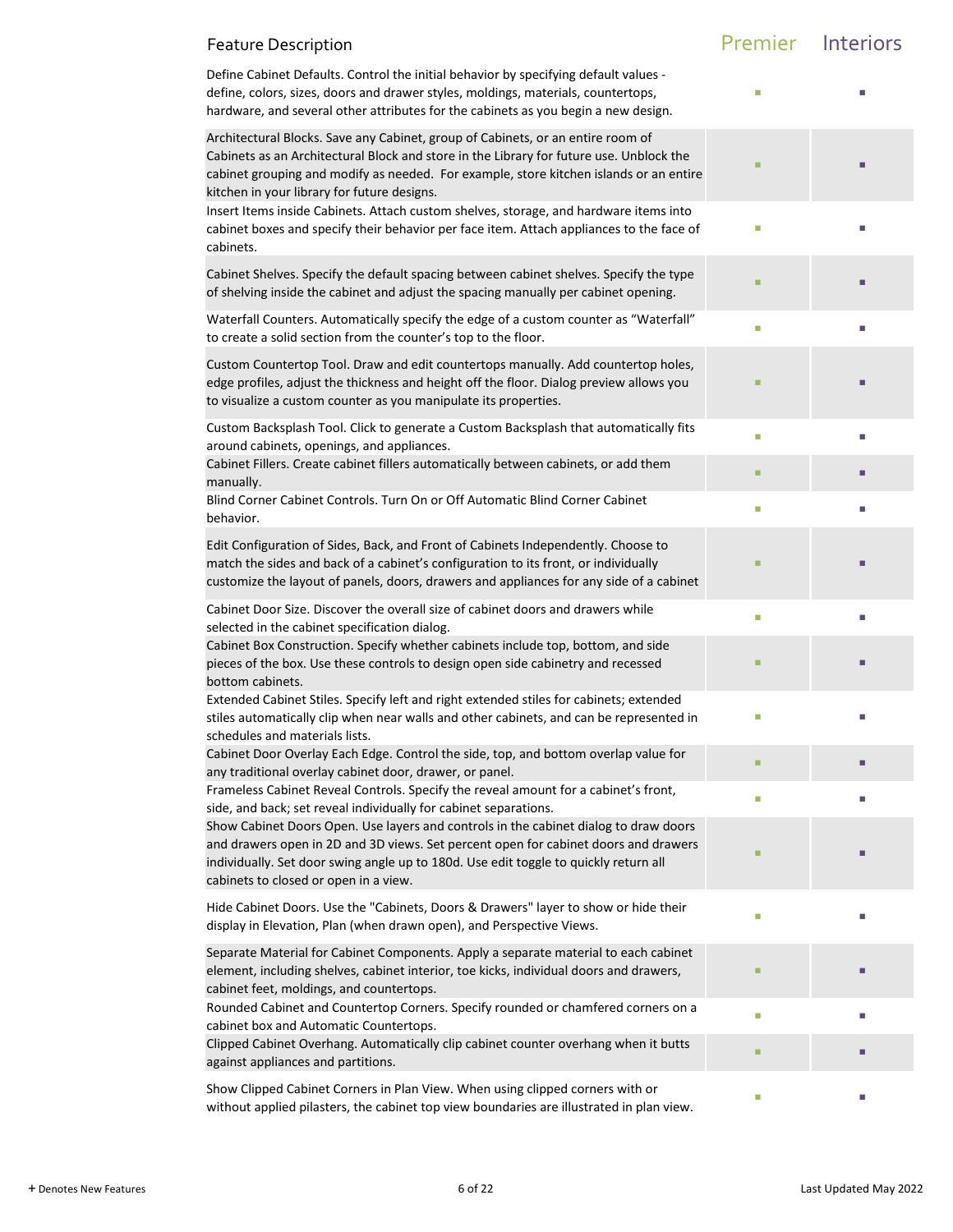|                 | <b>Feature Description</b>                                                                                                                                                                                                                                                                                                                                                                                                                                                     | Premier   | Interiors |
|-----------------|--------------------------------------------------------------------------------------------------------------------------------------------------------------------------------------------------------------------------------------------------------------------------------------------------------------------------------------------------------------------------------------------------------------------------------------------------------------------------------|-----------|-----------|
|                 | Cabinet Millwork & End Panels. Pilasters, feet, legs, and moldings. All resize<br>automatically as the cabinet changes. Define End Panels or Finishes to the sides and<br>back of cabinets. Panels can be set to be automatically generated when an end or back<br>is exposed, or they can be manually turned on or off.                                                                                                                                                       |           |           |
|                 | Cabinet Hardware. Define cabinet hardware for doors and drawers, apply unique<br>hardware to individual face items. Hardware automatically rotates to match face item<br>orientation and can be rotated manually through the specification dialog.                                                                                                                                                                                                                             |           |           |
|                 | Resize Cabinet Hardware. Specify the height and width of symbol cabinet hardware<br>from the cabinet specification dialog.                                                                                                                                                                                                                                                                                                                                                     | $\ddot{}$ | $\pm$     |
|                 | Stacked Moldings. Add multiple moldings to objects and specify vertical and horizontal<br>offset distances with different Molding Profiles to create stacked moldings. Use the<br>Auto-Stack feature to allow the software to group moldings together automatically.                                                                                                                                                                                                           |           |           |
|                 | Flush Cabinet Moldings. Specify that moldings should automatically be flush with the<br>cabinet box or the cabinet doors, drawers, and panels.                                                                                                                                                                                                                                                                                                                                 |           |           |
|                 | National Kitchen & Bath Association (NKBA) Standardized. Cabinet display options<br>conform to NKBA standards including countertops, line styles, labels and more. NKBA<br>approved software for professional certification testing.                                                                                                                                                                                                                                           | г         |           |
|                 | Cabinet Brand Catalogs. Cabinet catalogs include door and drawer styles, colors, wood<br>species, and accessories that can be attached to parametric cabinet tools.                                                                                                                                                                                                                                                                                                            |           |           |
| Doors & Windows | Custom Door & Window tools. Create any style of Door, Doorway, and Window<br>including Arched, Shaped and Mulled. Use the Smart Parametric tools. Doors styles<br>include interior, exterior, sliding, barn, pocket, bi-fold, atrium, fixed, double-swing,<br>shower, and garage. Hardware Library - Hinges, Handles and Locks. Window styles<br>include interior, exterior, pass-through, single/double hung, sliding, casement, corner,<br>recessed, louvered, bay, and box. |           |           |
|                 | Door Defaults by Door Type. Set unique door defaults for different types of doors:<br>hinged, pocket, bifold, sliding, barn and garage.                                                                                                                                                                                                                                                                                                                                        |           |           |
|                 | Customize Door Glass. Independently set the top, bottom, left, and right sides for panel<br>and glass panel doors. Create garage and entry doors with asymmetric windows.<br>Choose to set all garage door panels to use glass.                                                                                                                                                                                                                                                |           |           |
|                 | Opening Indicators. Display opening indicators for hinged and sliding windows and<br>doors in camera views. Set up default behaviors to configure the indicators to your<br>drawing standards.                                                                                                                                                                                                                                                                                 |           |           |
|                 | Multi-Panel and Accordion Doors. Specify retractable walls (also known as stackers and<br>Nanawall) using the panel configuration options for Sliding and Pocket Doors. Create<br>bifold doors with multiple panel sections to create accordion door types.                                                                                                                                                                                                                    |           |           |
|                 | Bay, Box, Bow Windows. Select then edit a group of bay, box or bow windows. Copy,<br>paste, specify width, depth, and height from floor and ceiling of Bay/Box/Bow<br>Windows within dialog; control the structure of the units, including wall type, ceiling<br>and floor platforms, and roofing.                                                                                                                                                                             |           |           |
|                 | Explode Bay, Box, Bow Windows. Break parametric bump-out windows into their wall<br>and window sub-components to be edited fully.                                                                                                                                                                                                                                                                                                                                              | $\ddot{}$ |           |
|                 | Corner Windows. Bump windows together at wall corners and choose to include or<br>remove the corner post at the sash joint to create a glass corner                                                                                                                                                                                                                                                                                                                            |           | п         |
|                 | Mulled Door and Windows. Create custom Mulled door and window blocks. Move,<br>dimension, and label them as single units and add them to the Library. Mulled Units<br>that contain Doors are automatically recognized as Door objects for Schedules and<br>Schedule Labels.                                                                                                                                                                                                    |           |           |
|                 | Windows and Doors for Double Walls. Control openings for double walls in multi-family<br>and marriage wall configurations; specify double units or single units that span both<br>walls.                                                                                                                                                                                                                                                                                       |           |           |
|                 | Control Plan Display of Symbol Windows. Assign custom CAD Blocks to symbol<br>windows, like Garden Windows, to control their display in Plan View.                                                                                                                                                                                                                                                                                                                             | Ī.        | П         |
|                 | Custom Muntins. Design your own muntins using the CAD tools and attach them to<br>windows.                                                                                                                                                                                                                                                                                                                                                                                     | г         |           |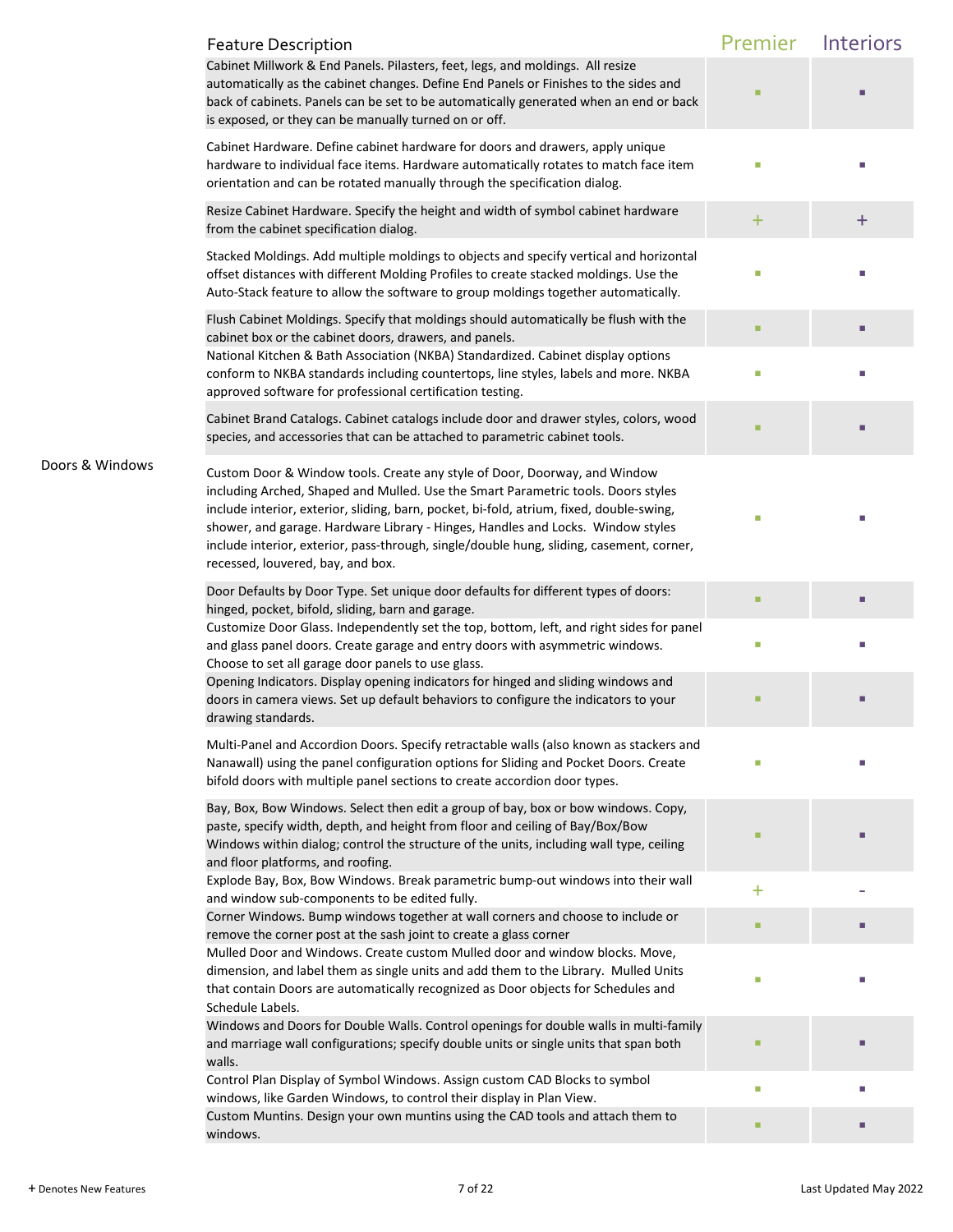|                  | <b>Feature Description</b><br>Window Treatments. Adjust curtains by the height off floor and height above casing.<br>Blinds fit inside casing when attached to Windows.                                                                                                                                                                                                                                         | Premier<br>П | Interiors                                      |
|------------------|-----------------------------------------------------------------------------------------------------------------------------------------------------------------------------------------------------------------------------------------------------------------------------------------------------------------------------------------------------------------------------------------------------------------|--------------|------------------------------------------------|
|                  | Shutters. Specify shutters on either side of windows and doors. Use parametric<br>shutters to control style and louver size, or attach library symbol objects. Shutters<br>display on their own layer and can be turned ON or OFF in plan and 3D Views.                                                                                                                                                         |              |                                                |
|                  | Door & Window Lintels & Sills. Specify sills, lintels, and aprons for openings and set the<br>height, width, and overhang. Attach custom symbols to Window or Door casing and set<br>the height and width.                                                                                                                                                                                                      | I.           |                                                |
|                  | Window Glazing Area and U-Factor for Doors and Windows.                                                                                                                                                                                                                                                                                                                                                         | ٠            |                                                |
| Roofs & Ceilings | Automatic Roofs. Create gable, hip, shed, Dutch gable, gambrel, mansard, and other<br>roof styles automatically. Use the Auto-Rebuild Roofs feature to automatically update<br>the roof as your design changes. Define roof attributes per eave wall including multiple<br>roof pitches, overhangs, and roof returns.                                                                                           | п            |                                                |
|                  | Auto Dormer™ tool. Generate floating (false) and structural dormers automatically. Set<br>the dormer size, roof pitch, and accurately place them on a roof. Dormers types -<br>eyebrow, gable, hip, shed, gambrel, mansard, barrel, and hip curved.                                                                                                                                                             |              |                                                |
|                  | Build Roof Options. Specify pitch, overhang, raise off plate for energy heels, curved<br>roof information, framing details, fascias, gutters, exposed rafters and roof returns and<br>many other options. Includes roof and ceiling framing and trusses. See the Framing<br>section for details.                                                                                                                | L.           | Controls for<br><b>Custom Ceilings</b><br>Only |
|                  | Roof Pivot Controls. The roof specification dialog's diagram, along with multiple<br>controls for locking roof pivot locations, makes it easy to control roof settings based on<br>rafter, truss, and remodel construction conditions.                                                                                                                                                                          |              |                                                |
|                  | Draw and Edit Roofs in 2D and 3D. Design with both the 2D and 3D views up at the                                                                                                                                                                                                                                                                                                                                | I.           | п                                              |
|                  | same time to visualize the changes in design.<br>Ridge Caps. Automatically generate Ridge Caps on roofs; turn ridge caps on/off on a<br>per roof basis; assign custom ridge cap profiles.                                                                                                                                                                                                                       | ٠            | Non-Editable<br><b>Ridge Caps</b>              |
|                  | Control Rafter Spacing per Roof Plane. Specify rafter spacing values for individual roof                                                                                                                                                                                                                                                                                                                        | I.           |                                                |
|                  | planes in a design.<br>Skylights. Automatically cut the roof with correct structural framing. Define Square or<br>Plumb sides and frame width and height.                                                                                                                                                                                                                                                       | п            |                                                |
|                  | Automatic Ceilings & Ceiling Tools. Automatic ceilings are created once a roof is<br>generated. Manual Ceilings can be drawn and modified to reflect non-standard ceiling<br>designs; create cathedral, tray, coffered, and barrel ceilings.                                                                                                                                                                    |              |                                                |
|                  | Automatic Tray Ceilings. Use the tray ceiling tool to automatically create tray ceilings.<br>Define the slope, moldings, and LED rope lights for the tray ceiling. Once a tray ceiling<br>is created, modify it with the tray ceiling polyline. Specify tray ceiling offset to be<br>above or below the default ceiling.                                                                                        |              |                                                |
|                  | Roof Assembly Controls. Create roof assemblies with multiple layers, much like floor<br>and ceiling platforms; great for specifying SIP roofs.                                                                                                                                                                                                                                                                  | I.           |                                                |
|                  | Gutters & Frieze Moldings. Create custom profiles for gutters and friezes. Attach them<br>to roofs so that they update and resize as the roof design changes. Control frieze<br>boards per wall for granular control over their automatic generation.                                                                                                                                                           | ■            |                                                |
|                  | Shadow Boards. Apply Shadow Boards to the fascia of roof planes automatically.<br>Specify molding profiles and stack moldings to create the desired molding build-up.                                                                                                                                                                                                                                           | L.           |                                                |
|                  | Convert Planes to Polylines. Edit Roof and Ceiling Planes using the Convert to Plain<br>Polyline tool to easily create a CAD line that is duplicate to the plane's shape.                                                                                                                                                                                                                                       | ٠            |                                                |
| Stairs & Ramps   | Stair Tool. Specify tread width, length, tread number, overhang, and thickness. Set riser<br>height, top and bottom height. Specify details about stringers, open underneath,<br>runners, railing details, baluster and newel styles and shapes, brackets, handrails on<br>walls next to stairs, around corners, and hand rail profile. Specify riser heights, tread<br>width, start height, and bottom height. |              |                                                |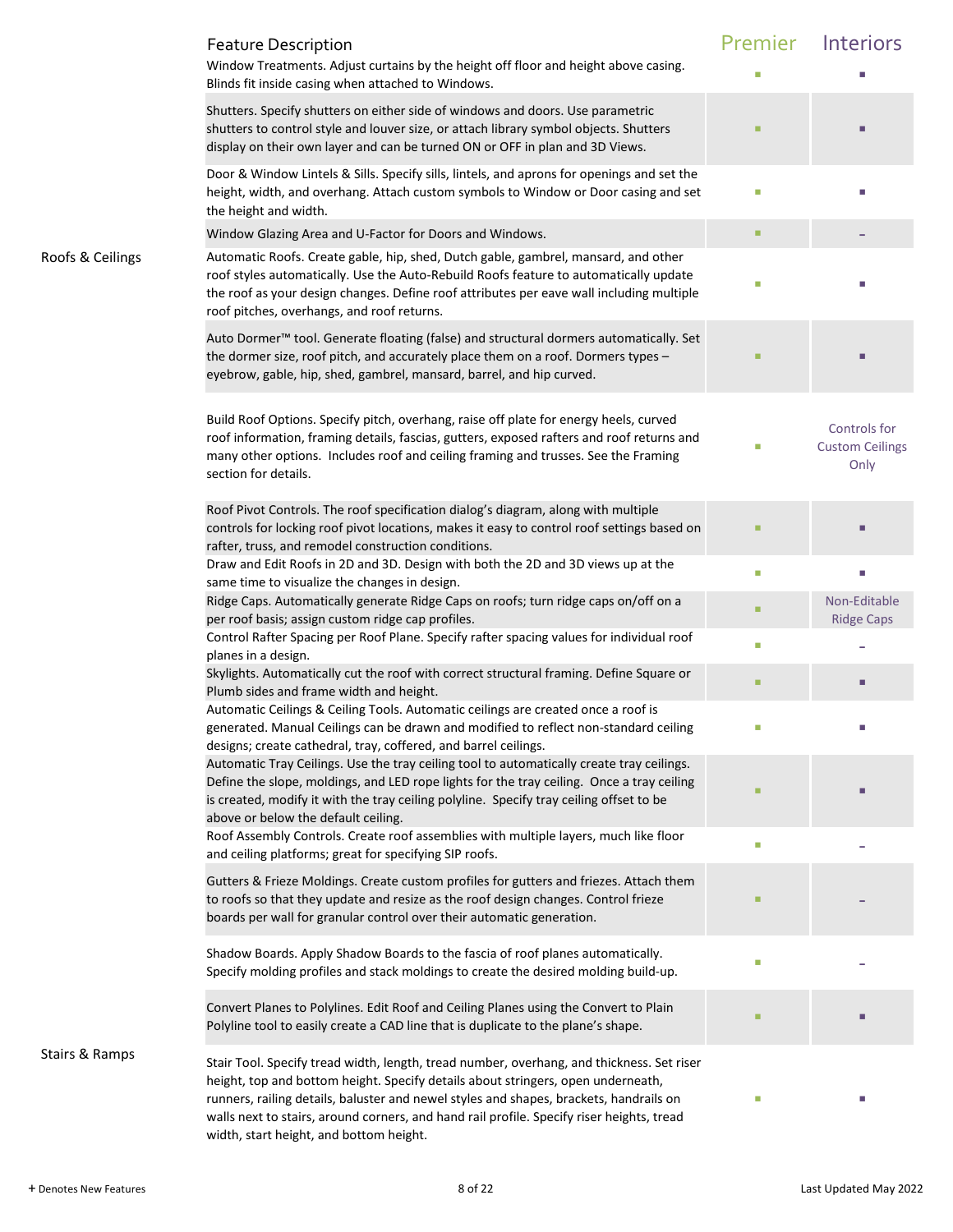|             | <b>Feature Description</b>                                                                                                                                                                                                                                                                                                                                                                                    | Premier | Interiors                                                                                |
|-------------|---------------------------------------------------------------------------------------------------------------------------------------------------------------------------------------------------------------------------------------------------------------------------------------------------------------------------------------------------------------------------------------------------------------|---------|------------------------------------------------------------------------------------------|
|             | One-Click™ Stairs & Ramps. Auto place stairs connecting platforms or terrain to<br>platform. Create L and U-shaped stairs with a single click.                                                                                                                                                                                                                                                                | ٠       | <b>Excludes Terrain</b>                                                                  |
|             | Advanced Stair tools. Customize curved sections, flared treads, starter treads, winders,<br>definable walk line, maintainable tread width, and landings.                                                                                                                                                                                                                                                      | п       |                                                                                          |
|             | Wrap Around Stairs. Connect treads around corners to form stairs for decks and other<br>specialty spaces.                                                                                                                                                                                                                                                                                                     | ٠       |                                                                                          |
|             | Connect Stairs of Different Widths. Easily create staircases with different tread widths.<br>Perfect for creating a stair that has exposed railing on the bottom, and is encased in<br>walls at the top.                                                                                                                                                                                                      | L.      |                                                                                          |
|             | Refined Stair Controls. Use the Break Line edit tool and Disconnect Selected Section<br>tool to edit and add break points to an existing stair. Use the <alt> key to select,<br/>disconnect, edit, or move an individual stair section or landing; the default move<br/>handle allows the entire group to be moved together.</alt>                                                                            | ■       |                                                                                          |
|             | Control Landings for Automatic Stairs. Split landings into multiple segments using dialog<br>box controls for U-shape and L-shape stairs.                                                                                                                                                                                                                                                                     | П       |                                                                                          |
|             | Customize Stair Components. Control the number, placement, size, and materials of<br>the stringers under a stair. Control the thickness and material of the wall trim along a<br>stair. Specify materials for stair risers and stringers separately.                                                                                                                                                          | ш       |                                                                                          |
|             | Auto Stairwell™. Creates stairwell and the platform to match the staircase.                                                                                                                                                                                                                                                                                                                                   | o.      | П                                                                                        |
|             | Ramp Tool. Specify length, slope rise and run to create ADA compliant Ramps. Specify<br>overhangs, railings, tread surface, open underneath, baluster and newel styles, shapes,<br>and hand rail profile.                                                                                                                                                                                                     | ш       | г                                                                                        |
|             | Landing Tool. Create Custom Landings to auto-connect Stair sections or Ramp sections<br>together. Auto-connect multiple landings together to update their height values to suit<br>the staircase. Use Landings to create custom winder stairs and starter treads. Choose<br>auto adjust features for the height and thickness based on stair or ramp connection.<br>Turn railings on or off per Landing edge. |         |                                                                                          |
|             | Stair Railings. Railings specified for stairs can be customized with the following<br>elements; rail style (balusters, open, middle rail, panels), multiple rails and their<br>controls, newel spacing and offset, and baluster spacing. Display stair railing, newels,<br>and balusters in plan view.                                                                                                        |         |                                                                                          |
|             | Custom Newels & Balusters. Choose from newels and balusters in the Library Catalog<br>or import your own.                                                                                                                                                                                                                                                                                                     | L.      |                                                                                          |
|             | Stair Defaults for Interior & Exterior Stairs. Set up defaults for stairs to create the same<br>custom style every time.                                                                                                                                                                                                                                                                                      | п       |                                                                                          |
|             | Detailed Plan Display. Display tread overhang as dashed lines on stairs in plan view, also<br>choose to show or hide stair stringers using its layer while controlling the line style and<br>color. Include and control the display of a cut or break line for stair display in plan view;<br>use a drag handle to position the break line, or specify in the dialog.                                         |         |                                                                                          |
|             | Stair Handrail Returns and Extensions. Specify returns at each of a stair's handrails and<br>specify horizontal extension lengths to meet code requirements for stair handrails.                                                                                                                                                                                                                              | ٠       |                                                                                          |
| Foundations | Foundation Tools for Slab, Pier, Crawlspace, Full Basement, Stem Walls, Footings, Post<br>& Beam, Grade Beam. Set up a default foundation type, controlling stem-wall height,<br>footing size, slab or pier information. Edit the foundations settings after it has been<br>built.                                                                                                                            | П       | <b>Excludes Pier</b><br>Foundations and<br>custom controls<br>over footings and<br>slabs |
|             | Auto Rebuild Foundations. Automatically update the foundation plan to align with the<br>1st floor as the design progresses.                                                                                                                                                                                                                                                                                   |         | п                                                                                        |
|             | Pier/Pad Specification. Select Round Piers or Square Pads and control their size and<br>position in the dialog. Toggle between round and square with a single click.                                                                                                                                                                                                                                          | L.      |                                                                                          |
|             | Monolithic Slabs. Create monolithic slab foundations with inset ledges for masonry wall<br>construction. Specify curbing for monolithic slab foundations and specify garage<br>specific settings.                                                                                                                                                                                                             |         |                                                                                          |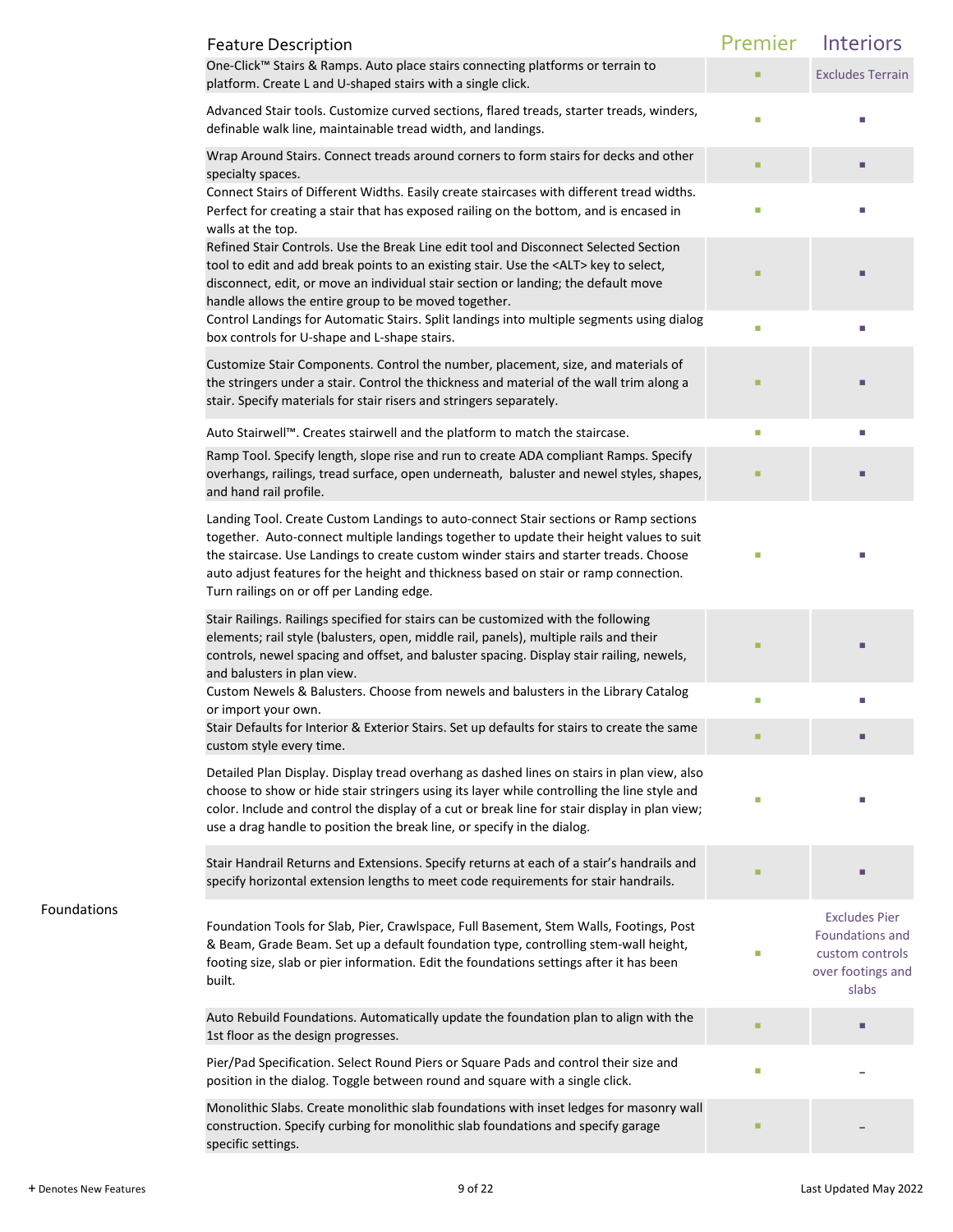|         | <b>Feature Description</b>                                                                                                                                                                                                                                                                                                                                                                                                                                                             | Premier   | Interiors |
|---------|----------------------------------------------------------------------------------------------------------------------------------------------------------------------------------------------------------------------------------------------------------------------------------------------------------------------------------------------------------------------------------------------------------------------------------------------------------------------------------------|-----------|-----------|
|         | Foundation Footings. Generate automatic footings and supports under Bearing Walls,<br>control footings for slabs, and define stepped footings with vertical pours. Control the<br>pattern fill, layer, and line types for Wall Footings within the specification dialog.                                                                                                                                                                                                               |           |           |
| Framing | Automatic Framing. Floors, walls, ceilings, roofs, openings, headers can be framed and<br>updated automatically as the structure evolves. Define Trimmers and Headers based on<br>opening sizes.                                                                                                                                                                                                                                                                                       |           |           |
|         | Framing Reference Markers. Create framing reference markers for each level of your<br>design to control where framing originates; choose which types of framing members<br>reference the marker (floor, ceiling, wall). Use Stud Rollout controls to manage the<br>framing start point for walls.                                                                                                                                                                                      |           |           |
|         | Build All Framing. Choose to "Build All Framing" in your project, generating Roof, Wall,<br>Platform, and Deck framing in a single click.                                                                                                                                                                                                                                                                                                                                              | $\pm$     |           |
|         | Manual Framing Tools. Draw individual framing members or select and edit<br>automatically generated members. Access the Object Information Panel for Framing<br>Objects and include details to be reflected in Schedules and Materials Take-Offs.                                                                                                                                                                                                                                      |           |           |
|         | Export EasyFrame Wall Panelization. Optimize framing designs for panelized<br>construction and use with automated sawing machines. Export to .EZF format.                                                                                                                                                                                                                                                                                                                              | $\pm$     |           |
|         | Multiple Framing Types. Choose from a wide selection of framing types when designing<br>your structure; from lumber, to steel, to engineered materials like LVL, PSL, and VSL.<br>Framing labels reflect the type of material specified.                                                                                                                                                                                                                                               | П         |           |
|         | Roof Framing Options. Hand Stack or Truss Frame. Define rafters, ridges, lookouts, sub-<br>fascia, blocking, bridging. Valley fill roof trusses. Exposed Rafter Tails and custom rafter<br>tail cuts - choose a molding profile or draw your own profile.                                                                                                                                                                                                                              |           |           |
|         | Shoe Plates for Roof Overbuild. Specify roof overbuild conditions for a remodel or in<br>new construction and automatically generate framing with shoe plates.                                                                                                                                                                                                                                                                                                                         | $\ddot{}$ |           |
|         | Auto-Fit Trusses. Floor, ceiling, and roof trusses. Create trusses that automatically<br>conform and fit between platforms or overbuild using a truss base; manually edit and<br>customize trusses. Truss options include scissor, attic, step down, girder, sub-girder,<br>drop hip, jacks, kingpost, gable end, reduced gable, energy heel. See a preview of<br>trusses in their specification dialog; previews update as parameters change.                                         |           |           |
|         | Regenerate Truss Edit Tool. Quickly rebuild a truss's automatic configuration using the<br>Truss Rebuild edit tool when it is selected.                                                                                                                                                                                                                                                                                                                                                | П         |           |
|         | Truss Details. Automatically generated truss details for floor, ceiling, and roof trusses.<br>Each truss is labeled for easy identification.                                                                                                                                                                                                                                                                                                                                           |           |           |
|         | Horizontal Roof Framing. Specify roof battens or purlins in the surface structure's<br>assembly layers to automatically generate horizontal framing members on top of<br>trusses or rafters. Define framing member sizes, material, type, spacing, and offset for<br>top and bottom purlins.                                                                                                                                                                                           | П         |           |
|         | Structural Purlins. Specify pocket purlins in the roof's platform assembly to<br>automatically generate them as part of the structural layer.                                                                                                                                                                                                                                                                                                                                          | ÷.        |           |
|         | Framing End Profiles. Apply decorative or shaped end profiles to general framing<br>members, similar to rafter tails.                                                                                                                                                                                                                                                                                                                                                                  | $\Box$    |           |
|         | Post & Beam Framing Tools. Specify Round or Square posts. Customize the default<br>attributes of framing posts and beams; show cross box in plan view, width and depth,<br>materials, and other attributes.                                                                                                                                                                                                                                                                            |           |           |
|         | Wall Framing Options. Define number of plates and max length, stud thickness, king<br>studs, spacing, bridging, miter ends, framing for short walls and knee walls. Balloon<br>Wall Framing platforms extend through walls or walls through platforms. Steel Framing<br>for walls, headers, joists, and rafters - automatically creates C-Channel and U-Channel<br>shaped framing members for typical steel framing. Define the number of Rim Joists<br>generated on a per wall basis. | o.        |           |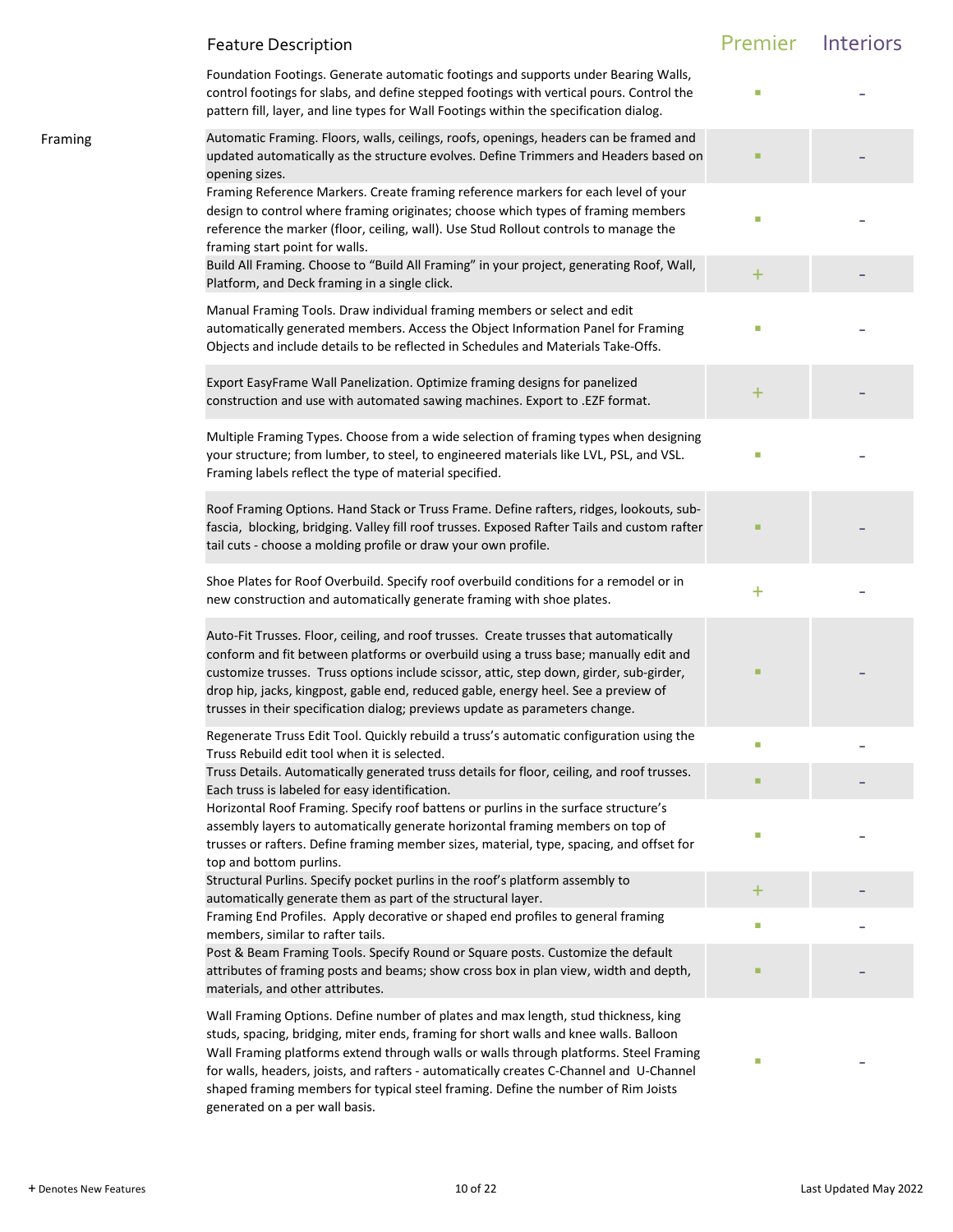|                  | <b>Feature Description</b>                                                                                                                                                                                                                                                                                                   | Premier   | <b>Interiors</b> |
|------------------|------------------------------------------------------------------------------------------------------------------------------------------------------------------------------------------------------------------------------------------------------------------------------------------------------------------------------|-----------|------------------|
|                  | Balloon Framing. Set automatic framing tools to generate true balloon framing and<br>offer flexible settings for specifying where to include or exclude this framing technique.                                                                                                                                              |           |                  |
|                  | Header Framing Controls. Specify headers to be automatically generated at the wall<br>top plate down with cripples to the window framing below. Set headers to be flush<br>with the wall's interior or exterior and specify the gap between plies. Specify the<br>distance of adjacent openings when combining your headers. |           |                  |
|                  | Framing per Wall Type. Create wall types with multiple framing layers and<br>automatically generate framing for both layers; ideal for furred basement walls. Specify<br>the number of top and bottom wall plats in the wall type.                                                                                           |           |                  |
|                  | Horizontal Wall Framing. Use the automatic framing tools along with wall definitions to<br>create wall types suited for some Pole Buildings and Timber Framing scenarios. Set up<br>girt spacing within the wall's properties, including distance from the ground.                                                           |           |                  |
|                  | Wall Framing per Opening. Specify that window and door openings use custom or<br>default settings for Headers, Trimmers, Sills, and other framing related components on<br>the Framing tab of the specification dialog. Create Box Headers and Built-Up Headers<br>with up to 10 members and 5 trimmers for each opening.    |           |                  |
|                  | Wall Framing Details per Wall. For each wall, view and edit wall framing, add<br>dimensions or callouts. Use to produce framing schedules or wall details.                                                                                                                                                                   | o.        |                  |
|                  | Framing Labels. Label controls for posts, beams, and other framing objects. Set up<br>custom labels and assign them to layers.                                                                                                                                                                                               |           |                  |
|                  | Framing Member Role. Use the Role option in the Framing Specification dialog to<br>control how individual framing objects are represented in schedules.                                                                                                                                                                      | $\ddot{}$ |                  |
|                  | Build Framing per Room. Choose to generate floor framing for a selected room or<br>those included in a framing group; for example, create framing for an addition or<br>remodeled space.                                                                                                                                     |           |                  |
|                  | Wall Corner and Intersection Framing. Specify Standard, Reduced Stud (two-stud<br>Advanced Framing Technique), or Laddered options for building wall framing at corners<br>and intersections.                                                                                                                                | п         |                  |
|                  | Rebuild Framing per Wall or Roof Plane. Choose to generate framing for a single object<br>without re-creating the framing for the entire plan.                                                                                                                                                                               |           |                  |
|                  | Specify Walls as 'Bearing'. Automatically control the generation of butt or lap framing<br>over a wall with the Bearing attribute.                                                                                                                                                                                           | П         |                  |
|                  | Floor Joists Flush with Stem Wall Top. Automatically generate floor framing platforms<br>inside the foundation which hang from stem walls.                                                                                                                                                                                   |           |                  |
|                  | Automatic Platform Holes and Foundation Holes. Use polyline tools to generate holes<br>for the floor or ceiling and automatically generate framing around them.                                                                                                                                                              |           |                  |
|                  | Tray Ceiling Framing. Build framing for tray ceilings using the Build Framing edit tool for<br>individually selected sections and retain framing for certain trays.                                                                                                                                                          |           |                  |
|                  | Deck Framing Options. Define Plank overhang, width, gap, direction, border planks,<br>beams and joists. Define widths, spacing, direction and type of planks. Automatically re-<br>build framing as the design changes. Include or exclude beams, posts, and footings.                                                       |           |                  |
| <b>CAD Tools</b> | CAD Tools. Comprehensive CAD objects and editing tools: Points, Lines, Polylines,<br>Splines, Arcs, Circles, Ovals, Boxes, Arrows, Fence, Trim Extend, Parallel, Perpendicular,<br>Reflect, Replicate, Transform, Fillet, Chamfer, and several others.                                                                       |           |                  |
|                  | Arc Creation Modes. Choose from a number of methods to precisely draw arcs.                                                                                                                                                                                                                                                  | П         |                  |
|                  | Visual CAD Snaps™. Snap indicators - center, end point, tangent, and several others.<br>Snap to objects or a grid. Snap to Reference Floor layer (a floor above or below the<br>current floor).                                                                                                                              |           |                  |
|                  | Paste Hold Position tool. Copy an item between layers, plans or floors while<br>maintaining orientation and exact position.                                                                                                                                                                                                  | П         |                  |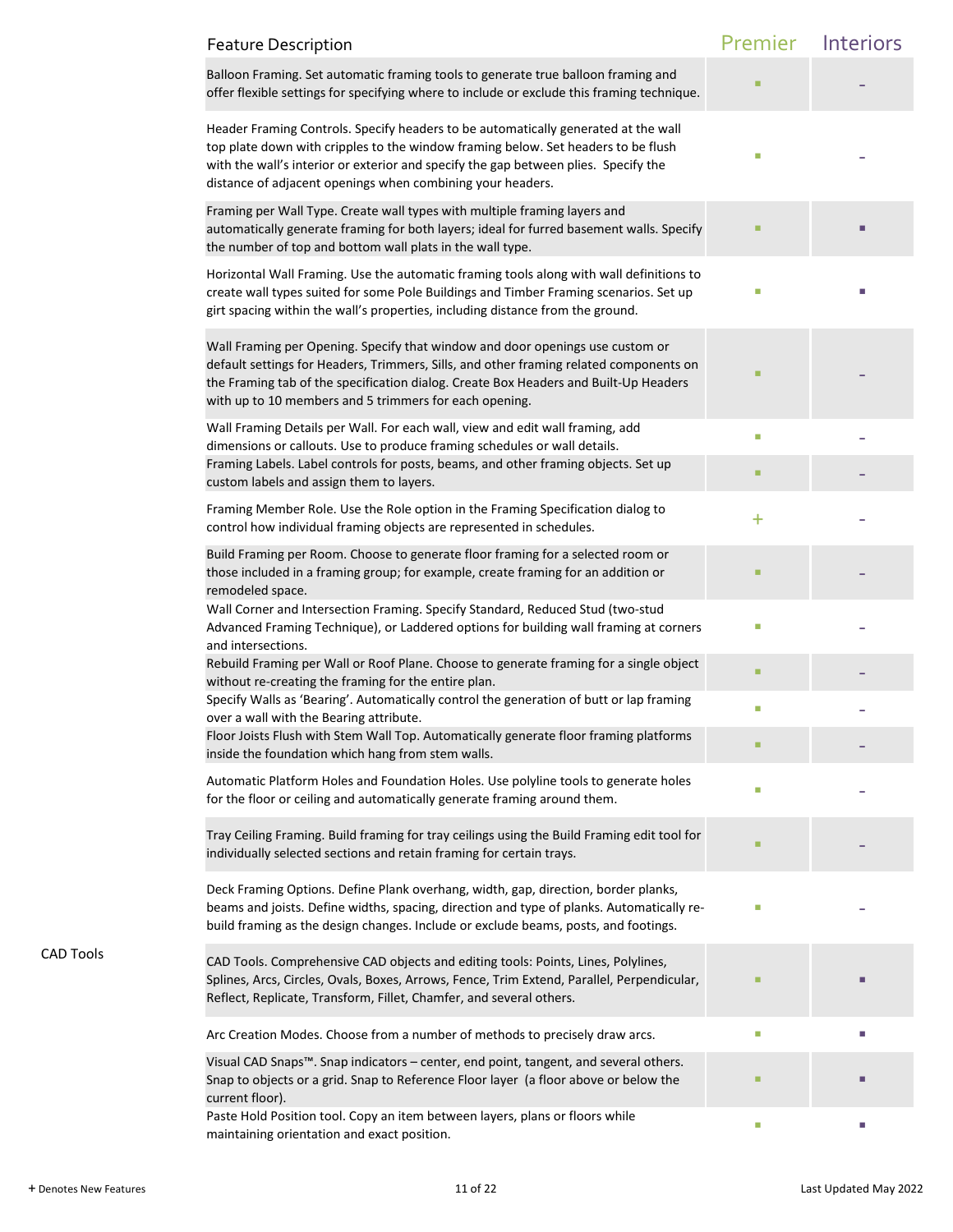|        | <b>Feature Description</b>                                                                                                                                                                                                                                                                                                                                                                                                                                                                                                 | Premier | Interiors                                                                                |
|--------|----------------------------------------------------------------------------------------------------------------------------------------------------------------------------------------------------------------------------------------------------------------------------------------------------------------------------------------------------------------------------------------------------------------------------------------------------------------------------------------------------------------------------|---------|------------------------------------------------------------------------------------------|
|        | Point-to-Point Move tool. Accurately move or copy objects. See visual indicators of<br>starting and ending locations while using the Point-to-Point Move and Point-to-Point<br>Resize tools.                                                                                                                                                                                                                                                                                                                               |         |                                                                                          |
|        | CAD Detailing. Use cross-box, blocking box and insulation detail tools to add feature<br>elements to cross-sections and callouts.                                                                                                                                                                                                                                                                                                                                                                                          | u.      | u,                                                                                       |
|        | Convert 2D CAD to Smart Object. Quickly convert CAD to 3D Solids, Molding Polylines,<br>Countertops, Slabs, Landings, Distributed Regions and Paths, Holes in Roofs and<br>Platforms. Convert Arcs and Circles to Polylines. Convert polylines to Revision Clouds<br>and Material List Areas. Convert to Elevation and Terrain data, Sprinklers, Garden Beds,<br>Roads, Road Markings, and Sidewalks.                                                                                                                      |         | <b>Excludes</b><br>Elevation and<br><b>Terrain Objects</b><br>and Distributed<br>Objects |
|        | Multiple Copy tool. Replicate objects at pre-defined increments. Set default increments<br>for different types of framing objects, as well as general objects.                                                                                                                                                                                                                                                                                                                                                             | Ī.      | ш                                                                                        |
|        | 3D Solids, Advanced Polyline, and Face Tools. Create custom solids with a variety of<br>shapes. Edit polylines using Polyline Subtract, Polyline Union, and Polyline Intersection.<br>Create solid faces, extrude and revolve them to create custom objects. View and rotate<br>a 3D preview while adjusting the attributes of 3D shape objects. Edit any edge or face<br>of a solid object in any direction. Edit solid objects in plan views and 3D Views,<br>regardless of the view in which it was originally created. | ٠       |                                                                                          |
|        | 3D Solid Tools. Create 3D shapes using the 3D Solid tool. Create custom countertop<br>shapes, backsplashes, tub platforms, etc. Set up defaults to control initial material,<br>layer, and other attributes.                                                                                                                                                                                                                                                                                                               |         |                                                                                          |
|        | Boolean Editing of Solids and Shapes. Perform Union, Intersection, and Subtraction<br>editing on combinations of 3D Solids and perform these edits on objects created in<br>different planes (plan view vs. elevation). Use the fillet and chamfer tools on any edge<br>of a 3D Solid object.                                                                                                                                                                                                                              |         |                                                                                          |
|        | Polygon CAD Tool. Creates regularly-shaped polylines of pre-specified dimensions.<br>Specify the number of sides and specify the polygon size by length of sides or overall<br>radius.                                                                                                                                                                                                                                                                                                                                     | ш       |                                                                                          |
|        | Fillet All and Chamfer All. Quickly edit polyline corners, like custom counters, with fillets<br>or chamfers with the click of a button.                                                                                                                                                                                                                                                                                                                                                                                   |         |                                                                                          |
|        | CAD-to-Walls™. Import CAD files, such as AutoCAD®, and convert CAD lines to fully<br>configured 3D walls, windows, and doors.                                                                                                                                                                                                                                                                                                                                                                                              | L.      | U.                                                                                       |
|        | Architectural CAD Details. Details for residential structural elements. Detailed<br>assemblies for floors, roofs, decks, walls and foundations. Over 500 details are included<br>in the premium SSA catalogs.                                                                                                                                                                                                                                                                                                              | п       | Includes a subset<br>of CAD Details                                                      |
|        | Align / Distribute Objects tool. Define distribution and automatic alignment of CAD<br>objects.                                                                                                                                                                                                                                                                                                                                                                                                                            |         |                                                                                          |
|        | Create and manage CAD Details & Blocks. Draw customized details and diagrams, print<br>them to scale, and save for reuse in the Library. Specify insertion points to control how<br>details are added to a design.                                                                                                                                                                                                                                                                                                         |         |                                                                                          |
|        | CAD Detail From View. Generate a CAD Detail from any view. Add or remove lines, add<br>dimensions, fill patterns, text, and callouts. Use CAD details in your Layout and save to<br>the Library for future use.                                                                                                                                                                                                                                                                                                            | П       |                                                                                          |
|        | Manage Line Styles. Control and modify line styles used in your project; change listed<br>order, add line styles, delete unused styles, and learn where styles are used in the plan.<br>Design your own lines styles and reuse them throughout your projects.                                                                                                                                                                                                                                                              |         |                                                                                          |
| Layers | Layer Sets. Set up unique layer groupings for display and printing. Create separate<br>Layer sets for Electrical Plans, Framing Views, or Space Planning. Edit, copy, and<br>rename existing layer sets; use the Layer Set toolbar to quickly swap active Layer Sets<br>or swap Layer Sets using Default Sets.                                                                                                                                                                                                             | П       |                                                                                          |
|        | Layer Management. Create, edit, merge and delete layers. Adjust line weight, color,<br>style and display. Search for layers and assign objects to layers as desired. Specify<br>which layers report to Materials List.                                                                                                                                                                                                                                                                                                     |         |                                                                                          |
|        | Layer Eyedropper & Layer Painter tool. Select a layer assigned to an object using the<br>Layer Eyedropper tool, then apply that layer to a different object with Layer Painter.                                                                                                                                                                                                                                                                                                                                            | Г       |                                                                                          |
|        | Layer Hider tool. Click on an object in plan view to turn off its layer display.                                                                                                                                                                                                                                                                                                                                                                                                                                           | ٠       | п                                                                                        |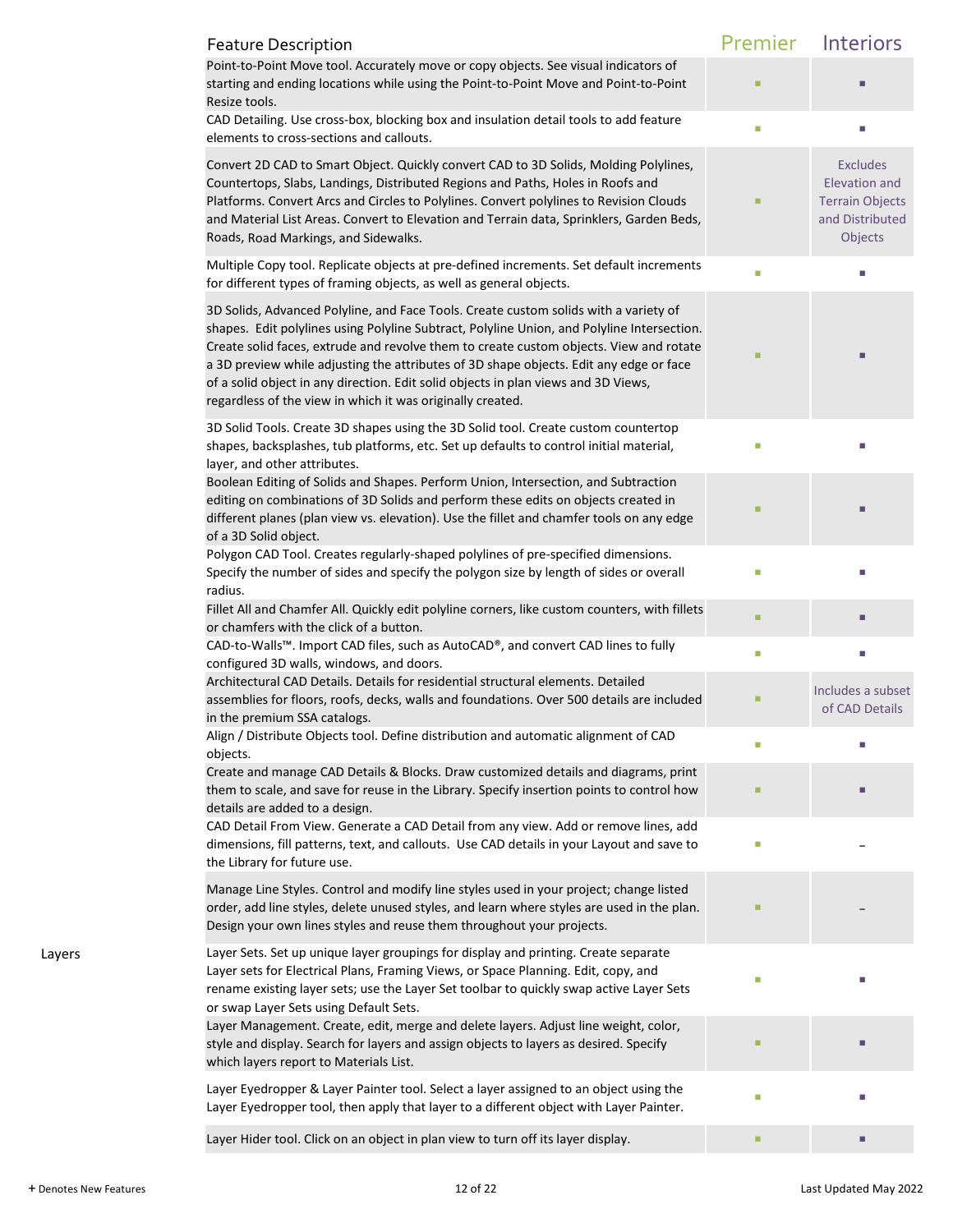|            | <b>Feature Description</b><br>Object Layer Properties edit tool. Quickly and easily modify the layer properties for any<br>object from the Edit Toolbar.                                                                                                                                                                                                                 | Premier | Interiors                |
|------------|--------------------------------------------------------------------------------------------------------------------------------------------------------------------------------------------------------------------------------------------------------------------------------------------------------------------------------------------------------------------------|---------|--------------------------|
|            | Reference Layer Sets. Choose to display more than one reference floor and/or layer set<br>at a time, set up different configurations with Saved Plan Views, and control the draw<br>order for Reference Displays.                                                                                                                                                        |         | Limited                  |
|            | Reference Display Between Plans. Use the Reference Display controls to show layer<br>sets from other plan files. Display remodeling changes and construction options by<br>showing layers from one design overlaid in a different file in both 2D and 3D views.<br>Create 'ghosted' camera views that include As-Built and Addition designs together.                    |         |                          |
|            | 3D Reference Display Rendering Techniques. Display Standard, Technical Illustration,<br>Vector, and Glass House as 3D reference overlay.                                                                                                                                                                                                                                 |         |                          |
| Dimensions | Dimensioning tools. Baseline, Running, Centerline, Angular, End-to-End, Interior, Point-<br>to-Point, and Temporary dimensions. Use One-Click Auto Dimensions™ for exteriors.                                                                                                                                                                                            | u.      | <b>Excludes Baseline</b> |
|            | Precisely Position Objects with Dimensions. Select any object, and enter a<br>corresponding dimension number to move the object a set distance. Use simple<br>arithmetic formulas while editing dimensions to easily move objects in a design.                                                                                                                           |         |                          |
|            | Auto Exterior Dimensions. Add dimensions to the design exterior with a single click.<br>Define the default behavior, like included objects and distance offsets, of Automatic<br>Exterior Dimensions. Automatically regenerate dimensions as your design changes with<br>the Auto Refresh option.                                                                        |         |                          |
|            | Wall Editing with Dimensions. Adjust wall lengths by selecting dimensions or temporary<br>dimensions that run parallel to the wall. Display Wall length as you draw; press TAB to<br>input an exact dimension.                                                                                                                                                           |         |                          |
|            | Dimension Snapping. Control where and to which objects dimension attach, such as on<br>the sides, corners, or center of walls, framing doors, cabinets, and other objects.<br>Dimensions prioritize object snaps, making it easy to accurately control their start and<br>end locations.                                                                                 |         |                          |
|            | Snap to Dimension Lines. Use object snapping to snap text, CAD, labels, and other<br>dimension lines to existing dimensions on the screen.                                                                                                                                                                                                                               |         | п                        |
|            | Column Bubble Grid Lines. Create a construction line grid with callouts for referencing<br>between floor levels and across elevation views to mark key planes in your project.<br>Dimension and snap to lines, modify callout display, and use layers to control printing.                                                                                               |         |                          |
|            | Specify Dimension Units, Accuracy, & Display. Use Imperial and Metric systems. Control<br>the units displayed for dimensions, number height and font, arrow size and style,<br>accuracy in decimals or fractions to 1/128" or 0.0078125.                                                                                                                                 |         |                          |
|            | Dimension Dialog Preview. Manage dimension extension settings and control multiple<br>elements at once with table interface. See interactive previews of dimension settings.                                                                                                                                                                                             | +       | $\mathrm{+}$             |
|            | Stacked Fraction Dimension Format. Displaying fractions as stacked in a horizontal or<br>diagonal format can make dimensions more readable and compact.                                                                                                                                                                                                                  | $\pm$   | +                        |
|            | Dimension Centerline Markers. When dimensions snap to the center of an object, it will<br>automatically display the CL dimension indicator. Toggle ON or OFF the CL indicator<br>using the Centerline edit tool, or by editing the dimension string from the specification<br>dialog. Control the location and orientation of the marker relative to the extension line. |         |                          |
|            | Dimension Unit Display Threshold. Set a threshold where dimensions display in inches<br>when the value is less than the specified amount; for example, show dimension as 18"<br>instead of 1'6".                                                                                                                                                                         |         |                          |
|            | Display Secondary Dimensions. Show two formats of dimension text on the same<br>dimension string.                                                                                                                                                                                                                                                                        | ш       |                          |
|            | Custom Dimension Text. Replace dimension value with text or insert additional text<br>before or after the dimension value for any dimension string.                                                                                                                                                                                                                      |         |                          |
|            | Rotate Dimension Text. Use an edit handle to rotate dimension text, or set up your<br>defaults to use specific rotations.                                                                                                                                                                                                                                                | П       |                          |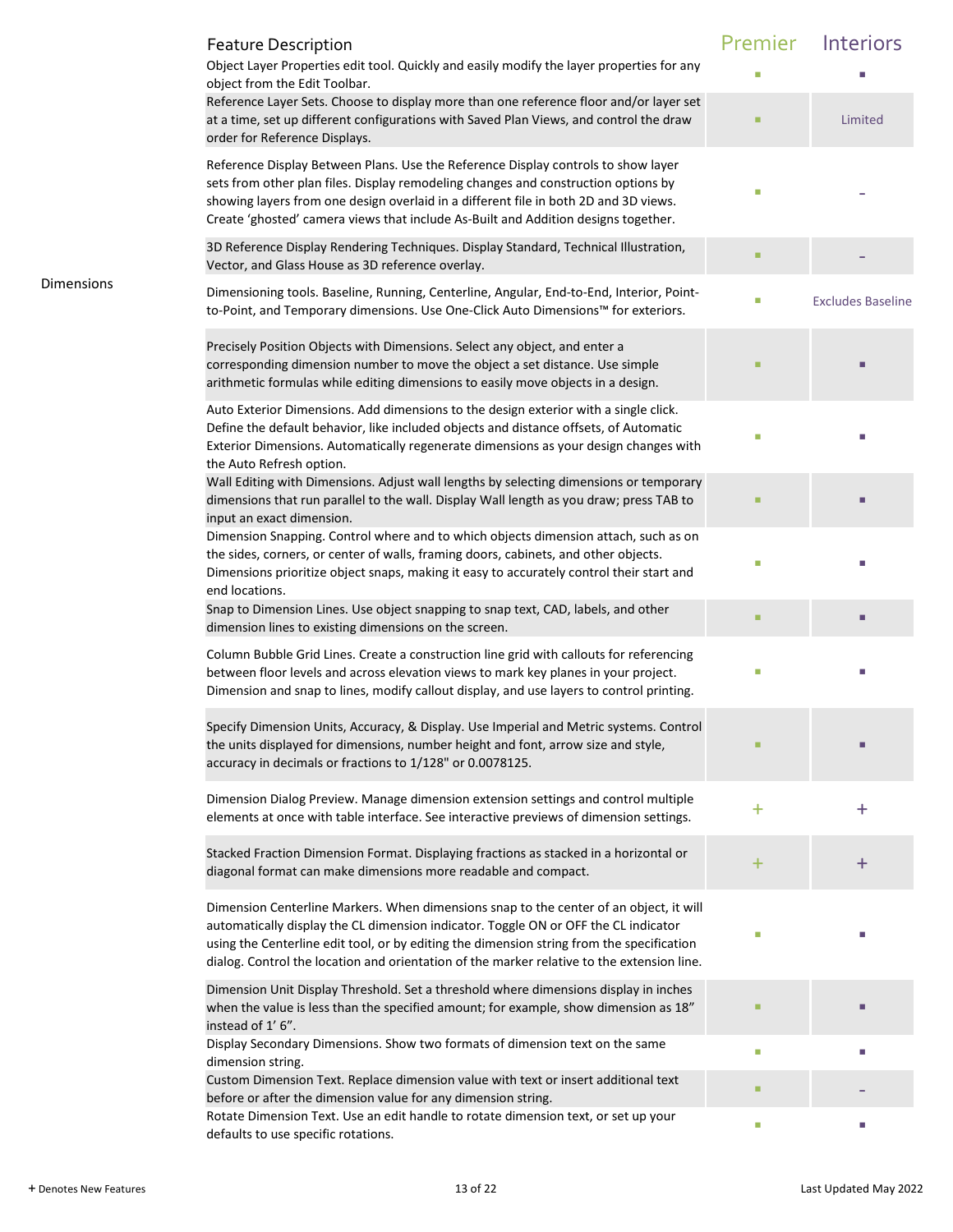|                                        | <b>Feature Description</b>                                                                                                                                                                                                                                                                                                                                                                                                                                                                                                                                                                              | Premier   | Interiors |
|----------------------------------------|---------------------------------------------------------------------------------------------------------------------------------------------------------------------------------------------------------------------------------------------------------------------------------------------------------------------------------------------------------------------------------------------------------------------------------------------------------------------------------------------------------------------------------------------------------------------------------------------------------|-----------|-----------|
|                                        | Input Accurate Dimensions using a DISTO™ or other Laser Distance Meter. Use a<br>Bluetooth or Wireless compatible device to automatically measure a space then input<br>the distances directly into dimension strings.                                                                                                                                                                                                                                                                                                                                                                                  |           |           |
|                                        | Automatic Elevation Dimensions. Use the Auto Elevation Dimension tool to add                                                                                                                                                                                                                                                                                                                                                                                                                                                                                                                            | П         |           |
|                                        | dimensions to Elevation and Cross Section views.<br>Dimension Framing in Elevation Views. Display and dimension to framing members in<br>Elevation and Cross Section views.                                                                                                                                                                                                                                                                                                                                                                                                                             | $\pm$     |           |
|                                        | Dimension to Cabinet Faces. Draw dimensions in elevation views to illustrate the<br>construction of cabinet face frames and door, drawer, and panel sizes.                                                                                                                                                                                                                                                                                                                                                                                                                                              | П         |           |
|                                        | Multiple Dimension Defaults. Define multiple dimension styles and attributes for your<br>specific needs, such as defaults for floor plans, cabinet elevations and site plans. For<br>each Default, define the attributes for number height, unit of measure, arrow, fonts<br>and more.                                                                                                                                                                                                                                                                                                                  | ш         |           |
|                                        | Locate Defaults per Dimension Tool. For each dimension tool, set up location snapping;<br>for example, set the Center Line dimension tool to pick up only walls and fixture<br>centers for kitchen and bath dimension defaults or only pier and post centers for deck<br>or framing defaults.                                                                                                                                                                                                                                                                                                           | П         |           |
|                                        | Multiple Automatic Dimension Defaults. Set up Automatic Exterior Dimension<br>behaviors based on your active dimension defaults. Easily create exterior dimensions<br>for different views, different scales, and different snap locations.                                                                                                                                                                                                                                                                                                                                                              |           |           |
|                                        | Inner and Outer Dimension Controls. When setting up Dimension Defaults, control the<br>behaviors of Automatic Dimension features. Customize how each level of dimensions<br>locate items in your projects; set up multiple defaults to create automatic dimensions<br>for different uses (Kitchen and Bath vs. Framing, for example).                                                                                                                                                                                                                                                                   | $\ddot{}$ | $\bf{+}$  |
|                                        | National Kitchen & Bath Association (NKBA) Automatic Dimensions. Automatically<br>dimension interior rooms and elevations to the National Kitchen and Bath Association<br>dimensioning standards using pre-defined default sets.                                                                                                                                                                                                                                                                                                                                                                        | ш         |           |
|                                        | Angled Dimensions. Set up behaviors for Angled Dimensions within Dimension Default.                                                                                                                                                                                                                                                                                                                                                                                                                                                                                                                     | П         | П         |
|                                        | Wall Width Dimension Controls. Choose to show or hide wall widths per dimension<br>string, or set up your defaults to your preferred display for each dimension default.                                                                                                                                                                                                                                                                                                                                                                                                                                | п         |           |
|                                        | Automatic Story Pole Dimensions. Use the Story Pole Dimension tool to automatically<br>generate labeled markers for key locations and dimensions between them in Elevation<br>and Cross-Section views. A new story pole label is generated for each dimension mark<br>added. Set "Reach" values to control the distance points are located.                                                                                                                                                                                                                                                             |           |           |
|                                        | Dimension to Foundation Steps. Snap dimensions to elevation height transitions on<br>stepped foundation walls in plan and elevation views.                                                                                                                                                                                                                                                                                                                                                                                                                                                              |           |           |
| Lighting / Electrical /<br><b>HVAC</b> | Electrical & HVAC Tools. Create Electrical, Plumbing and Heating / Ventilation plans.<br>Electrical - place lights, switches, outlets, low voltage, and wiring. Circuit Connection<br>tools draw the connections and circuits for your electrical layout. Connect electrical<br>components together to create circuits. Adjust the lines and arcs of the circuit design.<br>Connections will automatically change switches for 3-way and 4-way. Specify Electrical,<br>Fixture, and Furniture items to attach to ceilings and roofs and auto-rotate to match<br>the pitch of roofs or vaulted ceilings. |           |           |
|                                        | Auto Place Outlets. Place outlets at regular intervals based on room type. Use the Auto<br>Place Outlet tool to add GFCI outlets to your kitchens and bathrooms.                                                                                                                                                                                                                                                                                                                                                                                                                                        |           |           |
|                                        | Electrical Lighting & Lighting Sources. Use Light Sources in addition to light fixture<br>symbols to enhance the lighting in a scene. Light Fixtures have light sources for Render<br>and Ray Trace Views.                                                                                                                                                                                                                                                                                                                                                                                              | П         |           |
|                                        | Custom Lighting Controls. Define custom lighting with shadows and intensity; turn<br>lighting on or off per fixture to control whether a light is used for a 3D scene.                                                                                                                                                                                                                                                                                                                                                                                                                                  |           |           |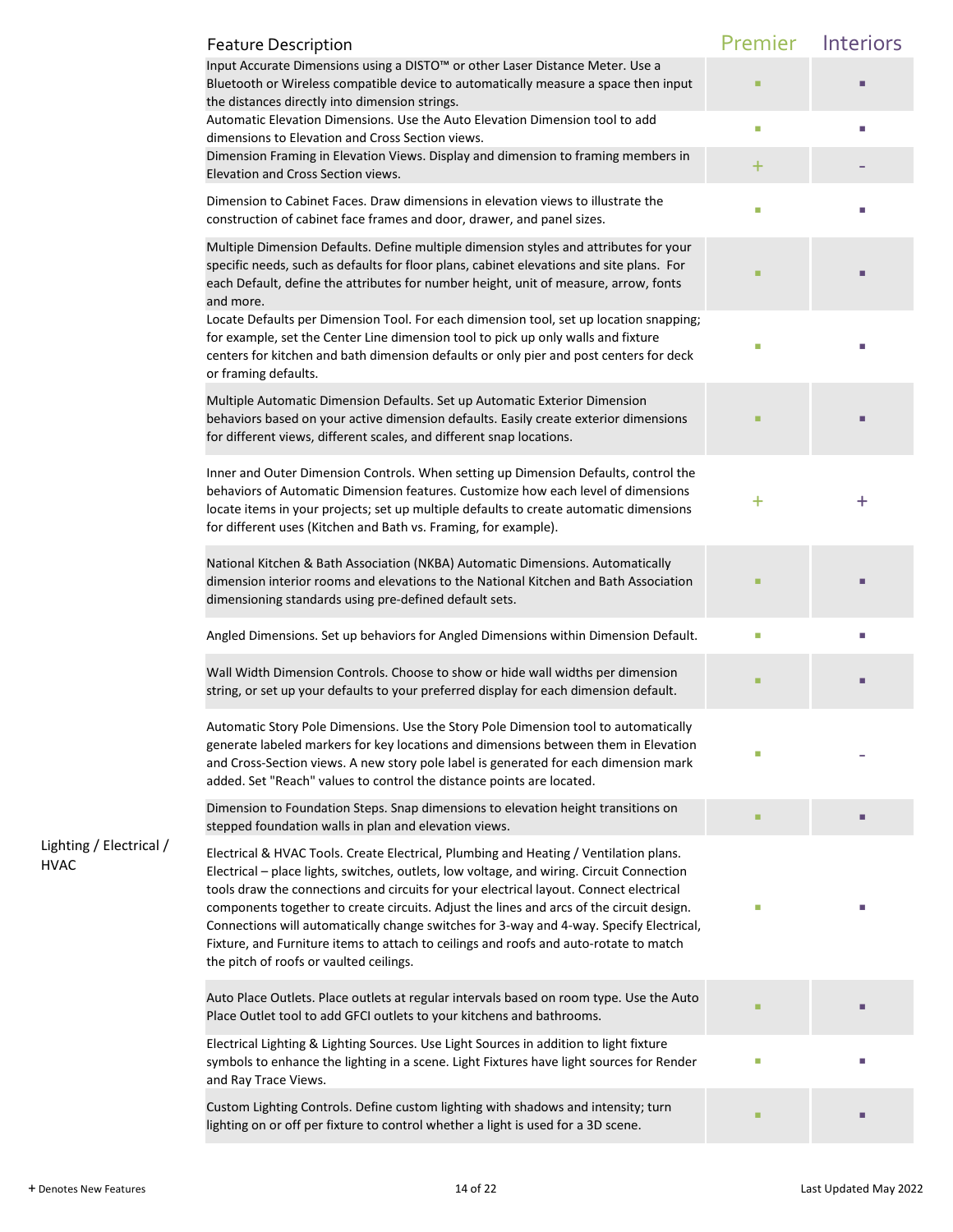|                     | <b>Feature Description</b>                                                                                                                                                                                                                                                                                                                                                      | Premier | Interiors                      |
|---------------------|---------------------------------------------------------------------------------------------------------------------------------------------------------------------------------------------------------------------------------------------------------------------------------------------------------------------------------------------------------------------------------|---------|--------------------------------|
|                     | Lighting Management. Easily manage lights in a plan through the Adjust Lights dialog.<br>Sort the display by column, turn lights ON or OFF, change their color, group select,<br>open specification dialog, and more controls make it quick and easy to control your<br>scenes' lighting.                                                                                       |         |                                |
|                     | Lighting Sets. Define Lighting groups to control which lights are ON at any time. Assign<br>Lighting Sets to view defaults, individual cameras, and Ray Trace Views.                                                                                                                                                                                                            |         |                                |
|                     | Rope Lighting. Create line-based paths that auto-generate rope lighting objects. Specify<br>light size, spacing, and location for these horizontal linear lights.                                                                                                                                                                                                               |         |                                |
| Terrain & Landscape | North Pointer & Sun Angles for shadows. Define a North Pointer and Sun Angle. Specify<br>latitude, longitude, date and time; generate shadows in 2D and 3D. Sun Angles are<br>listed by date and time stamps in dialogs for easy identification.                                                                                                                                |         |                                |
|                     | Copy Sun Angles. Create duplicate sun angles, then move and adjust the copies to<br>represent different seasons and times for sun studies and lighting effects.                                                                                                                                                                                                                 | $\pm$   | $\bf{+}$                       |
|                     | Display Line Angle Controls. Display angles as Azimuth Bearings, Quadrant Bearings,<br>Degrees, Minutes, or Minutes + Seconds.                                                                                                                                                                                                                                                  |         |                                |
|                     | Terrain tools. Generate a 3D terrain model with elevation data you enter or import.<br>Controls the terrain smoothness, triangle generation, skirt, clipping around structures,<br>and contours.                                                                                                                                                                                |         |                                |
|                     | Create Plot Plans, Site plans, & Subdivisions. Input accurate length, bearing and setback<br>information.                                                                                                                                                                                                                                                                       |         |                                |
|                     | Import Terrain Assistant. Import GPS data: text files, DWG/DXF. Generate Terrain<br>information by importing GPX data from mobile devices.                                                                                                                                                                                                                                      | ш       |                                |
|                     | Terrain Elevation Splines, Polylines, Regions & Points. Input elevations data for Terrain<br>by drawing splines, lines, and points. Attach elevation value to each object, then<br>automatically generate the terrain contours. A Clear Terrain tool is available to remove<br>contouring and adjust elevation data.                                                            |         |                                |
|                     | Terrain Elevation Labels. Automatic labels for terrain elevation lines, splines, and<br>regions display elevation height.                                                                                                                                                                                                                                                       | $\Box$  |                                |
|                     | Terrain Modifier tools . Hills, Valleys, Elevated Regions, Flat Regions.                                                                                                                                                                                                                                                                                                        | ٠       |                                |
|                     | Retaining Walls, Terrain Break tools. Generate retaining walls with built-in terrain<br>breaks to automatically create steps in the terrain with the wall. Use the Terrain Break<br>tool for steps without the wall structure.                                                                                                                                                  |         |                                |
|                     | Terrain Accessory tools. Stepping Stones, Streams, Garden Curbing, Pre-defined<br>Garden Beds, Blocked garden beds.                                                                                                                                                                                                                                                             |         |                                |
|                     | Road & Sidewalk tools. Tools to create a Road, Road Median, Road Striping/Marking,<br>Curb, Gutter, Driveway, Sidewalk and Cul-de-sac. Automatically attach a sidewalk to<br>the road or driveway objects you are generating and specify custom curb profiles.<br>Assign thickness values for Driveways, Sidewalks, and Roads to accurately calculate<br>material volumes.      |         |                                |
|                     | Calculate Materials for Roads. Include the volume of Roads, Driveways, Sidewalks, and<br>Terrain Walls and Curbs in materials lists.                                                                                                                                                                                                                                            |         |                                |
|                     | Automatic Plan Footprint tool. Use the Plan Footprint tool to automatically generate a<br>CAD Detail for a Site Plan. Turn on only the layers you need visible for the site plan such<br>as roof planes, overhang and exterior walls.                                                                                                                                           | T.      |                                |
|                     | Deck Designer™ tool. Design Straight and Curved Decks. Define roof and ceiling<br>attributes for a covered deck. Control the orientation and size of deck planking, gap,<br>width, overhang, direction, border planks, beams and joists. Full Deck framing - see<br>framing section for more details. Polygon Deck tool, specify the number of sides and<br>the size of a deck. |         |                                |
|                     | Fence tool. Create picket, privacy, iron, and panel fences. Choose gate styles from the<br>Library Catalog. Fences follow the terrain.                                                                                                                                                                                                                                          | $\Box$  |                                |
|                     | Sprinkler Designer <sup>™</sup> tool. Place sprinkler heads and connect them to create irrigation<br>runs and zones.                                                                                                                                                                                                                                                            |         |                                |
|                     | Landscaping Plants. Plants Images - Trees, Shrubs, and Flowers can be placed in 2D and<br>3D views. Over 4,000 plants are included in the premium SSA catalogs.                                                                                                                                                                                                                 | П       | <b>Interior Plants</b><br>Only |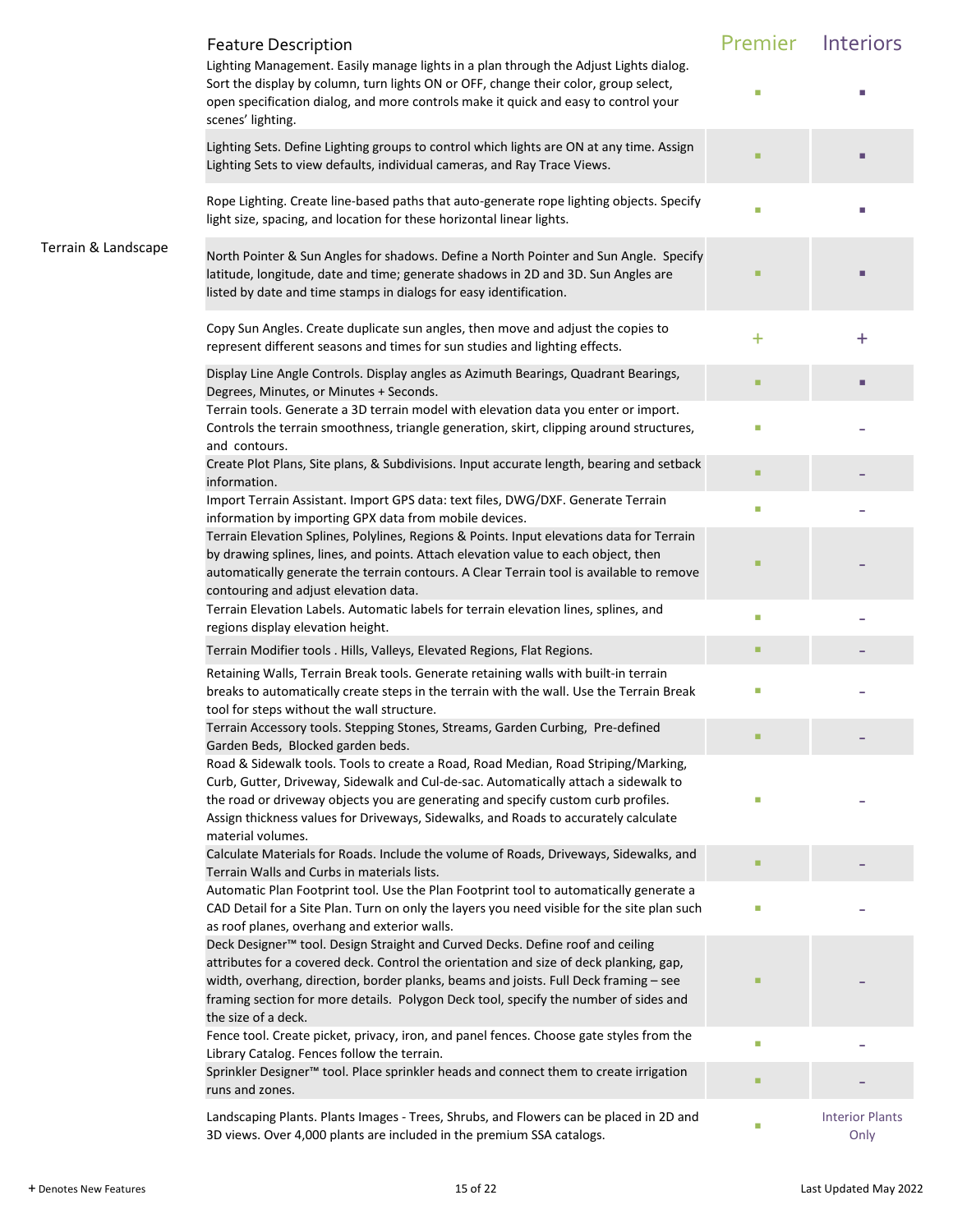|                       | <b>Feature Description</b>                                                                                                                                                                                                                                                                                                                                                            | Premier        | Interiors |
|-----------------------|---------------------------------------------------------------------------------------------------------------------------------------------------------------------------------------------------------------------------------------------------------------------------------------------------------------------------------------------------------------------------------------|----------------|-----------|
|                       | Create & Import Plants. Import photos of plants and add them to the Library Browser<br>to use in your designs. Add plant growth information and adjust transparency<br>attributes.                                                                                                                                                                                                    |                |           |
|                       | Plant Chooser™ with Hardiness Zone Maps. Plant Hardiness Zone maps show plant data<br>by region. Use the Plant Chooser to filter results by attributes like common name,<br>water and light needs, and 2D or 3D plant object.                                                                                                                                                         | I.             |           |
|                       | Plant Encyclopedia™. Detailed plant information – common and scientific name, type,<br>sub-type, characteristics, height range, zones, sun and water needs, bloom time, and<br>leaf and flower color.                                                                                                                                                                                 | ■              |           |
|                       | Create Landscaping Plans. Assign fill colors to plants in Plan view and display plant<br>labels, garden beds, and contours. Place text and CAD details. Create Plant Schedules.                                                                                                                                                                                                       | L.             |           |
|                       | Grow Plants tool. Use sliding scale and grow the plants up to 20 years from the current<br>maturity.                                                                                                                                                                                                                                                                                  | п              |           |
|                       | 3D Plants. Use 3D Plant Symbols for added detail. Generate realistic 3D views where<br>plants cast shadows. Download plants from 3D Library.                                                                                                                                                                                                                                          | $\Box$         |           |
| 3D Design & Materials | 3D & 2D Editing of Architectural Objects. Place and edit objects directly in 3D and 2D<br>Plan View or Elevation View. Design simultaneously in 2D and 3D for any of the views.                                                                                                                                                                                                       |                |           |
|                       | Object Painter™ / Eyedropper. Use eyedropper functionality to match properties from<br>one object and apply them to another object. Choose which attributes to be applied<br>between objects, and use scoping to apply changes by object, by room, by floor, by<br>selection or to entire plan.                                                                                       | П              |           |
|                       | Material Painter™ & Default Painter. Apply colors, materials and textures to objects or<br>components of the object. Apply colors as solid or stain. Use the Default Painter tool<br>restore items to their default material.                                                                                                                                                         | ■              |           |
|                       | Material Eyedropper <sup>™</sup> & Color Chooser™. Material Eyedropper: copy a material from<br>one object and apply to another. Color Chooser: capture colors and materials from a<br>photo or website, such as tile for a custom backsplash or a wood stain color for a floor.<br>While editing and adjusting a material, create copies on-the-fly to create derivative<br>options. | o.             |           |
|                       | Material Properties for More Realistic Scenes. Attach Ambient Occlusion Maps,<br>Roughness Maps and Metal Maps, along with Normal and Bump Maps, to add realism<br>to your material properties. Control Emissive materials with more physical accuracy or<br>set a material as Metallic with refined material property controls.                                                      |                |           |
|                       | Adjust Material Scoping. When editing a material in a 3D view using the Adjust<br>Materials tool, choose the scope of impact to adjust the material throughout your<br>project, or create a copy on-the-fly for a subset of objects using the material. After<br>editing a material's properties, quickly save the change with the Add to Library tool.                               |                |           |
|                       | Fill Styles. Control the scale and rotation angle, offset, transparency, and color of<br>Patterns and Fills. Use the Fill Style Painter to apply fills in plan view with a scoped<br>painting tool, similar to the Object Painter.                                                                                                                                                    |                |           |
|                       | Edit Parametric Patterns. Modify the sizing and offset for the Herringbone and Grid<br>pattern types to accurately match your final installation pattern.<br>Material Class Definitions. Use class definitions to define your materials: General,                                                                                                                                     | $\blacksquare$ | ш         |
|                       | Plastic, Brushed Metal, Shiny Metal, Pre-Defined Metal, Matte, Mirror, Polished,<br>Transparent, and Translucent. Preview the Material classes for standard rendering or<br>ray trace.                                                                                                                                                                                                | ٠              |           |
|                       | Manage Plan Materials. Manage all the materials used in the design. Replace materials<br>used in a plan with a material from the Library Catalog. Select a group of materials to<br>merge.                                                                                                                                                                                            | П              |           |
|                       | Search Plan Materials. A search bar in the Plan Materials dialog makes finding entries<br>faster than scrolling through the list.<br>Generate Pattern from Texture. Use automatic controls and thresholds to derive vector                                                                                                                                                            | ■              |           |
|                       | pattern lines from custom maps, browse to files or choose a map referenced by the<br>material. Easily create matching 2D patterns for custom tiles and other unique material<br>surfaces.                                                                                                                                                                                             | П              |           |
|                       | Screen Capture Tool. Screen capture an image and apply in the design, such as a photo<br>of tile for a custom backsplash.                                                                                                                                                                                                                                                             | п              |           |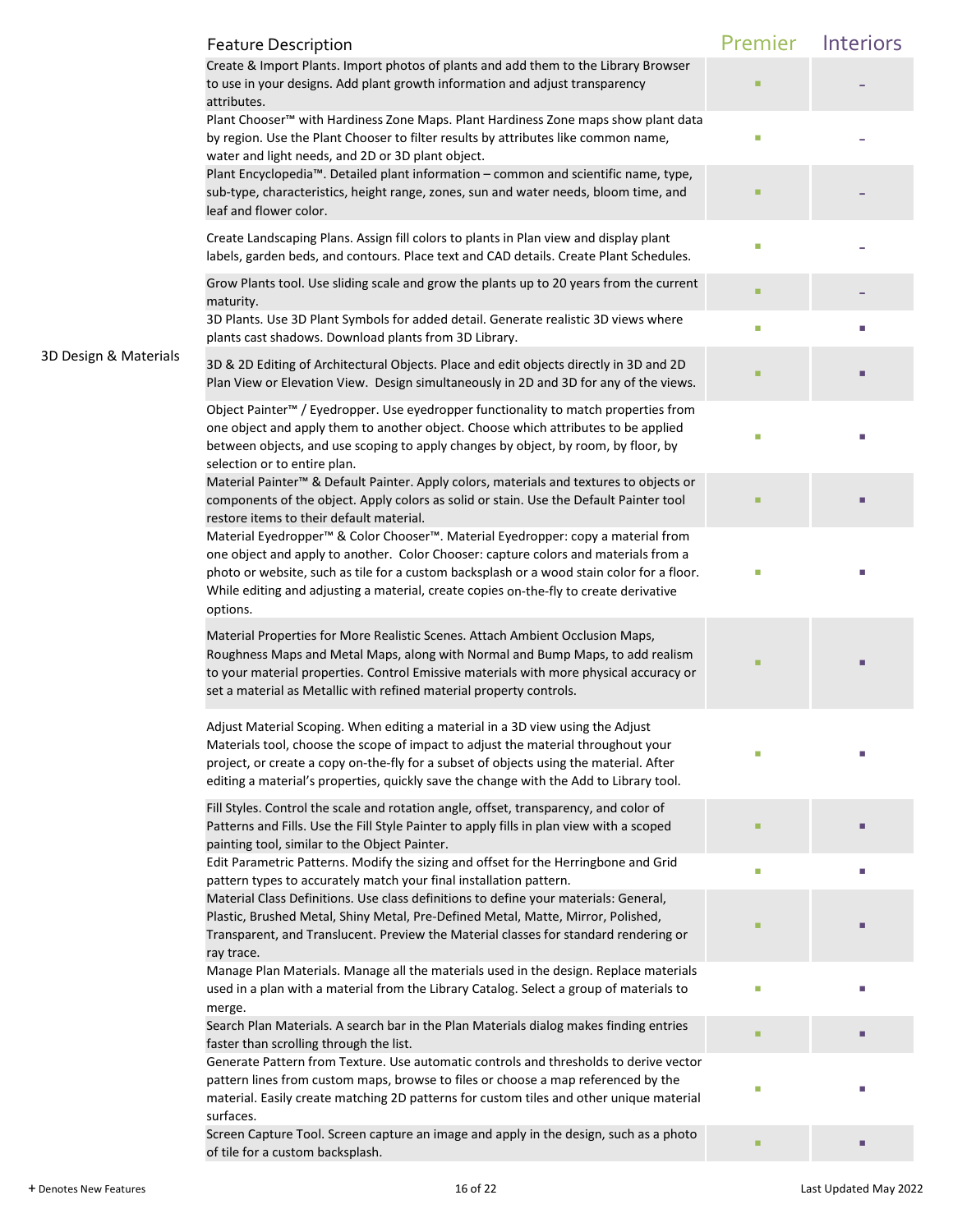|                   | <b>Feature Description</b>                                                                                                                                                                                                                                                                                                                                             | Premier | Interiors |
|-------------------|------------------------------------------------------------------------------------------------------------------------------------------------------------------------------------------------------------------------------------------------------------------------------------------------------------------------------------------------------------------------|---------|-----------|
|                   | Style Palette. Curate design options like finish colors and door, window, and cabinet<br>styles that can be stored in the Library Browser and applied to your scenes. Make as<br>many palettes as you'd like so you can update your designs on the fly.                                                                                                                |         |           |
|                   | Center Between Two Objects. Using the Center Object tool, choose the Point-to-Point<br>Center button to center an object between to other items. For example, center a<br>cabinet between two windows.                                                                                                                                                                 | ш       |           |
|                   | Match Properties / Apply Properties tool. Match properties between items of the same<br>type. Edit similar items, including Electrical and Images.                                                                                                                                                                                                                     | L.      |           |
|                   | Import Custom Symbols. Import custom 3D objects from popular brand catalogs or<br>other sharing sites and store them in the Library Browser for use in your designs.                                                                                                                                                                                                   | ٠       |           |
|                   | Smart Symbol Creation. Import and create smart objects with behaviors specific to the<br>software's feature. Sinks that insert into cabinets, decorations that hang on walls, light<br>fixtures with brightness properties.                                                                                                                                            | o.      |           |
|                   | Convert Selected Items to Symbol Object. Quickly convert one or more 3D elements to<br>a Symbol Object. Assemble cabinets, 3D solids, soffits, moldings or other 3D items into<br>a custom item, and convert only those that are actively selected to a Symbol that can<br>be stored in the Library Browser and reused in designs.                                     |         |           |
|                   | Create Custom Moldings. Draw your own molding profile. The software will extrude<br>the molding in 3D. Create stacked molding combinations, then add these compound<br>moldings to the library for reuse. Flip moldings both vertically and rotate at any angle<br>so they can be applied in several different scenarios.                                              |         |           |
|                   | Distributed Region and Path. Automatically generate groupings of an object in an area<br>or along a path (garden beds or cable lighting, for example). Set variances like size,<br>position and angle for a more naturalized look.                                                                                                                                     |         |           |
| Library / Catalog | Catalog Library Browser. Access thousands of Objects / Items, both Manufacturer and<br>generic. Download, import and create new objects. Search for objects in the Library or<br>use the advanced search features to filter the results. Number of Library Items is<br>displayed in the status bar.                                                                    | L.      |           |
|                   | Catalog Migration. Library Filters and Core, Bonus, Manufacturer and User Catalogs<br>from previous installs automatically migrate and update to latest version at install time;<br>User Catalog automatically migrates from previous installs.                                                                                                                        |         |           |
|                   | Automatic Catalog Updates. Check for updates for catalogs distributed by Chief<br>Architect from the menu, or using the Update Library Catalogs tool button. Catalog<br>Downloads automatically restart if Chief Architect is closed then re-launched.<br>Notification dialog lists which catalogs have been updated after the updated catalog<br>process is complete. | П       |           |
|                   | Library Search & Instant Search bar integrated into the Library. Search for Library items<br>by keyword, object type or style. Instant Search bar is integrated into the Library, just<br>start typing in the search bar to find objects in the Library. Customize Library Search<br>Attributes, view or modify key words for searching on Library objects.            |         |           |
|                   | Library Browser Filtered Views. Choose to show or hide entire library catalogs in the<br>Library Browser tree. Improved library load times as hidden items are not loaded into<br>the Library Browser.                                                                                                                                                                 | I.      |           |
|                   | Refined Search in Library Browser. Use terms "AND", "OR", and "NOT", and create<br>search groups using parentheses '()' in library searches to refine results.                                                                                                                                                                                                         |         |           |
|                   | Edit CAD Blocks. Use the Edit Block tool to temporarily open an edit view window for<br>CAD Blocks in your designs and the Library Browser. After modifications are complete,<br>save edits and choose to apply your changes to all the matching blocks in your work.                                                                                                  | П       |           |
|                   | Store Patterns and Fill Styles in the Library. Convert and access your favorite patterns in<br>the Library Browser, edit properties like color, scale, and orientation, and copy and<br>rename them as necessary. Easily apply fills and patterns to objects and materials from<br>their specification dialogs.                                                        |         |           |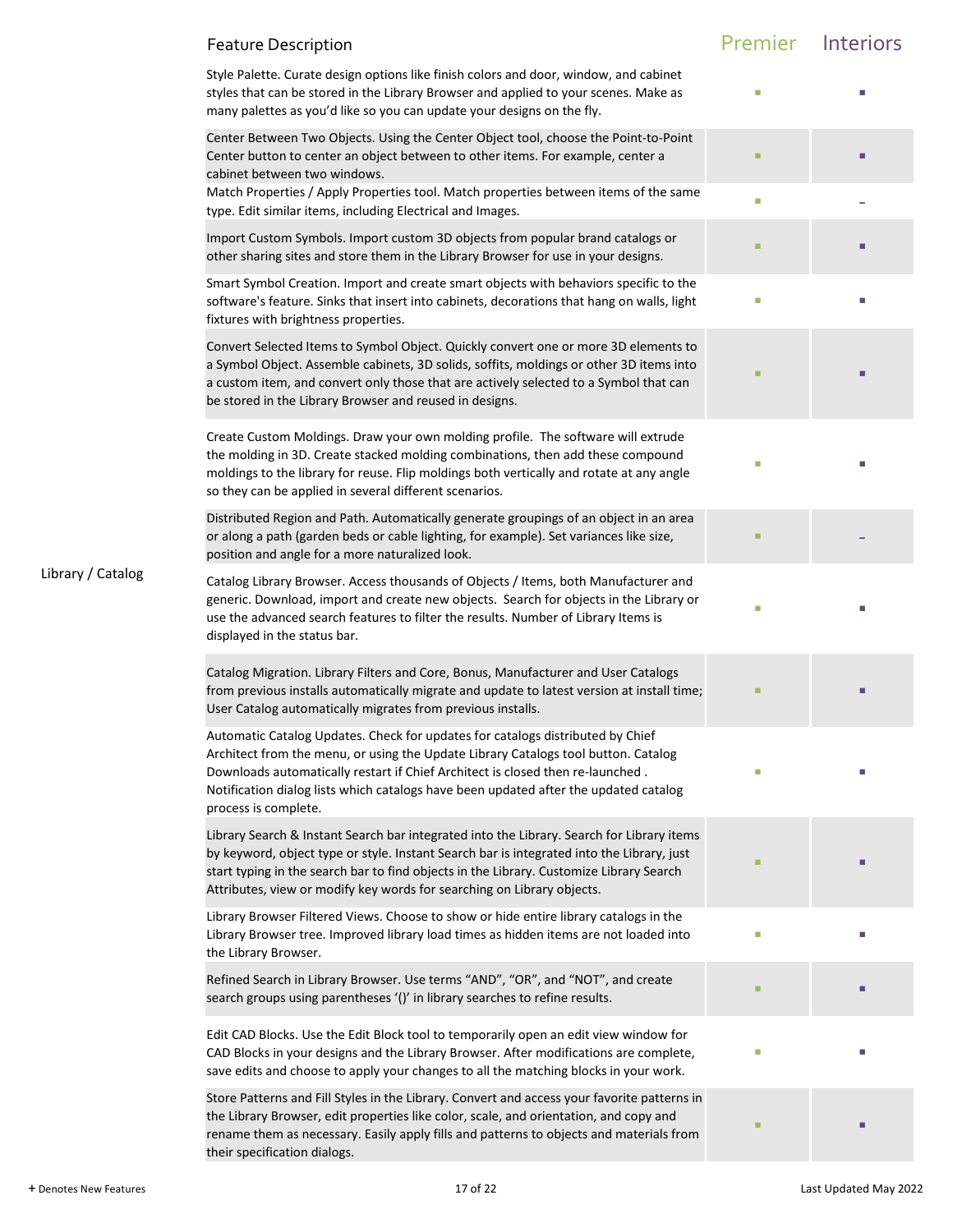|                                     | <b>Feature Description</b>                                                                                                                                                                                                                                                                                                                                           | Premier | <b>Interiors</b> |
|-------------------------------------|----------------------------------------------------------------------------------------------------------------------------------------------------------------------------------------------------------------------------------------------------------------------------------------------------------------------------------------------------------------------|---------|------------------|
|                                     | Add Notes to Library Browser. Save and reuse Notes, Callouts, and Markers by storing<br>them in the Library Browser.                                                                                                                                                                                                                                                 |         |                  |
|                                     | Store and Edit Text in Library Browser. Add individual, unblocked pieces of text to the<br>Library Browser for easy preservation and reuse in future projects.                                                                                                                                                                                                       |         |                  |
|                                     | Library Object Shortcuts. Create shortcut items to any object in the Library Browser to<br>customize your organization.                                                                                                                                                                                                                                              | $\Box$  |                  |
|                                     | Replace From Library tool. Select objects in the plan and replace with an object in the<br>Library. Replace single items or all identical items in a plan.                                                                                                                                                                                                           | п       |                  |
|                                     | Library Painter. Update and replace library items by 'painting' them onto objects; see<br>visual feedback through the cursor and when hovering over objects. Update doors,<br>cabinet doors, and parametric items, or replace entire objects in 2D and 3D views.                                                                                                     | $\Box$  |                  |
|                                     | Library Painter Scoping. Apply and replace library items using scoping. For example,<br>replace cabinet hardware on a single drawer, on an entire cabinet, for all cabinets in a<br>room, on a floor level, or in the whole plan.                                                                                                                                    | $\pm$   | $\bf{+}$         |
|                                     | Edit Parametric Items in Library Browser. Once saved into the Library, open and edit<br>the properties of Cabinets, Windows, Doors, and other parametric items.                                                                                                                                                                                                      | П       |                  |
|                                     | Edit Symbol Objects from the Library Browser. In addition to adjusting the Symbol<br>Properties for objects, edit the specifications like Layer and Label and save with the<br>object in the Library Browser.                                                                                                                                                        | п       |                  |
|                                     | Find in Library. Determine whether or not a selected object exists in the library browser<br>using an edit tool, or through the Replace from Library dialog.                                                                                                                                                                                                         | П       |                  |
|                                     | Save Objects Using 'Add to Library As'. Store components attached to an object or<br>Architectural Block (like cabinet doors, hardware, millwork, and moldings) in the<br>Library Browser as separate and unique items using the Add to Library As Edit Tool.                                                                                                        | ш       |                  |
| Materials List & Cost<br>Estimating | Automatically generate Materials Lists. Automatic Materials List with columns for<br>equipment, unit costs, percent markup, and labor costs. Change order of the columns.<br>Generate a list for the entire plan, single room, or defined area using a polyline.                                                                                                     | П       |                  |
|                                     | Master Materials List. The Master Materials List stores master data, such as price.<br>Choose which data is stored in a Master List, and when to load saved Master List<br>information into your project's Materials List. Save and load multiple Master Materials<br>Lists.                                                                                         |         |                  |
|                                     | Find in Plan from the Materials List. Select items from the materials list and choose to<br>Show in Plan to identify and locate them in your design.                                                                                                                                                                                                                 | ш       |                  |
|                                     | Comments and Notes per Object. Use the Object Information panel to easily add and<br>manipulate Code, Comment, Description, and Manufacturer fields through items'<br>specification dialog. Data appears in both Materials Lists and Schedules.                                                                                                                      | п       |                  |
|                                     | Object Components. Find the components panel in the specification dialog for objects<br>that are reported to the materials list. Adjust calculation methods and other details for<br>the object from the Components panel.                                                                                                                                           | I.      |                  |
|                                     | Specify Layers when calculating a Materials List. Use Layers to control what is included<br>in the Materials List.                                                                                                                                                                                                                                                   | ٠       |                  |
|                                     | Ruby Macros in Materials List. Leverage Ruby Scripting to create custom formulas for<br>calculations in the materials list. Leverage reference codes for elements in the program<br>to write custom text macros and Ruby scripts.                                                                                                                                    | I.      |                  |
|                                     | Material List Layer Sets. Define layer sets to control which elements are displayed in<br>individual Material Lists.                                                                                                                                                                                                                                                 | ■       |                  |
|                                     | Schedules. Create Schedules for Doors, Windows, Cabinets and Materials, Fixtures,<br>Appliances, Furniture, Electrical, HVAC, Notes, Plumbing, Plants, Room Finish, Walls,<br>Molding Polylines, Roof Planes, Skylights, Millwork, Sprinklers, and Shapes.<br>Automatically Customize the information contained in the Schedule and label controls<br>for Schedules. |         |                  |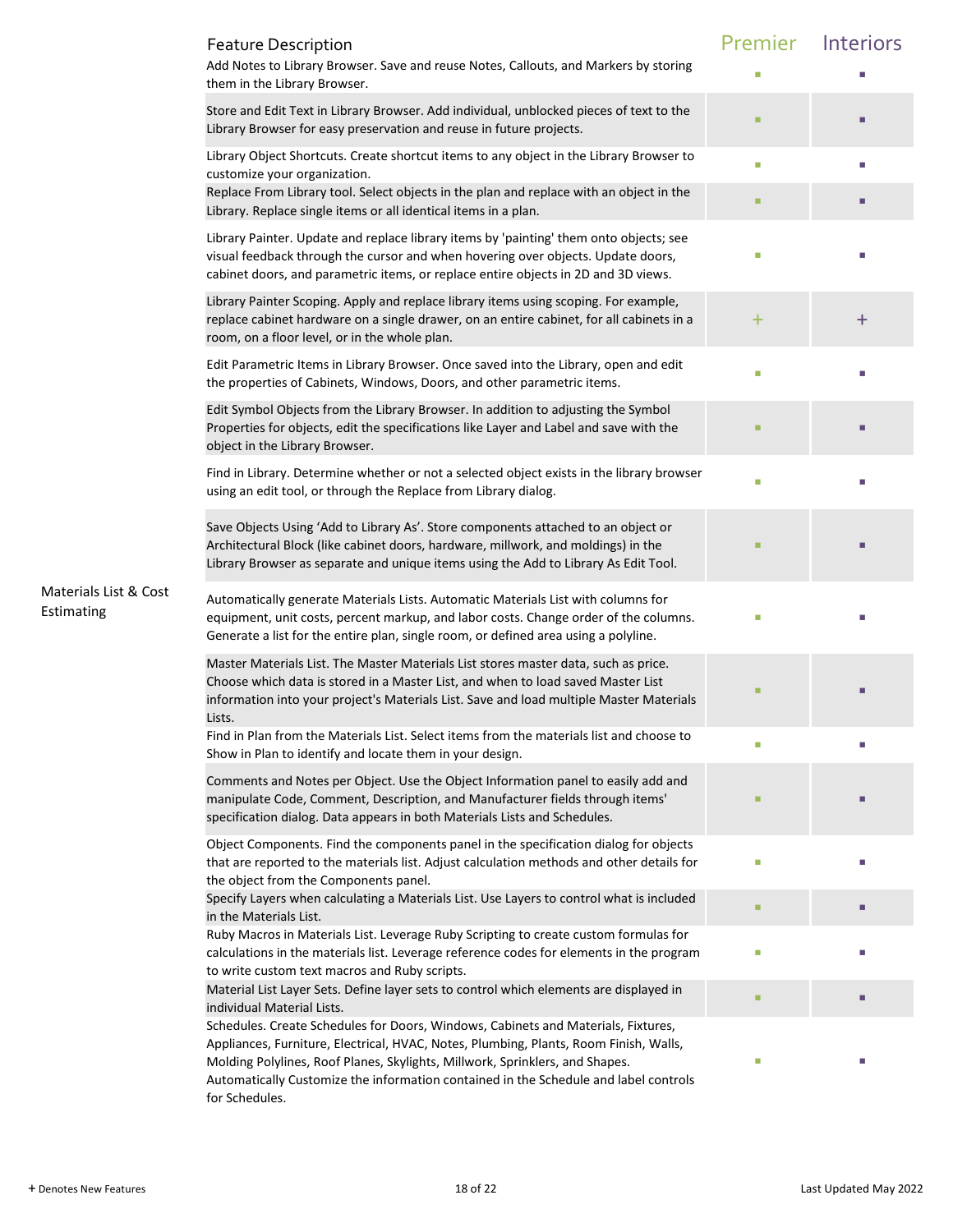|                                  | <b>Feature Description</b>                                                                                                                                                                                                                                                                           | Premier   | Interiors               |
|----------------------------------|------------------------------------------------------------------------------------------------------------------------------------------------------------------------------------------------------------------------------------------------------------------------------------------------------|-----------|-------------------------|
|                                  | Callout Label Shapes. Designate rectangular, diamond, capsule, and other shapes for<br>schedules' automatic callout labels. Independently control the display of object labels<br>and their corresponding schedule callouts. Choose to display both at once, none, or<br>just one in any given view. |           |                         |
|                                  | Custom Schedules. Generate schedules that include multiple types of objects, and<br>specify in which schedule grouping individual objects belong; for example, specify Glass<br>Sliding Doors as Window Schedule objects or separate objects into "Existing" and<br>"New" schedules.                 | П         |                         |
|                                  | Polyline Objects in Schedules. Choose to include CAD polylines and polyline based<br>objects like backsplashes, counters, material regions, slabs, and terrain objects in<br>schedules. Report the number of lines and perimeter.                                                                    | $\pm$     | <b>Excludes Terrain</b> |
|                                  | Find in Plan from a Schedule. Select a row of items from your schedules and choose to<br>Show in Plan to locate them in your design.<br>Open Object Specification from Schedule. Select a row from a schedule and choose to                                                                          | I.        |                         |
|                                  | open the specification for the item(s) represented in the row, edit and update them in<br>your project and your schedules.<br>Schedule Thumbnails. Display a preview thumbnail of objects as a column in schedules;                                                                                  |           |                         |
|                                  | change the view type to control the style of the display.<br>Schedule Formatting. Adjust the text style associated with schedule title and column                                                                                                                                                    | I.        |                         |
|                                  | headers separately from data rows. Change the orientation of schedule data by<br>transposing the listing of the vertical column data as horizontal rows. Specify the top<br>and bottom margin for rows in schedules.                                                                                 | $\pm$     | $\pm$                   |
|                                  | Custom Columns for Schedules. Use the Object Information Panel in an item's<br>specification dialog to assign custom fields which can be displayed in Schedules.                                                                                                                                     | П         |                         |
|                                  | Specify Schedule Starting Number. Create a series of shorter schedules by specifying<br>the starting number for each schedule in the sequence.<br>Export Schedules. Export schedule tables directly to .CSV, .TXT, and .XML formats to                                                               |           |                         |
|                                  | easily manipulate them in other applications.                                                                                                                                                                                                                                                        | п         | п                       |
|                                  | BuilderTREND Support. Export Materials List with accounting codes, descriptions,<br>quantities, and pricing. Accounting codes conform to the NAHB Standards.                                                                                                                                         | ٠         |                         |
|                                  | Cut & Buy Lists . The Structural Lumber Table can be used to calculate lumber materials<br>for a Cut List and a Buy List. This calculation is in addition to square feet and lineal feet<br>calculations and can be especially helpful for your framing and decking board<br>calculations.           | г         |                         |
|                                  | Pricing in Framing Buy Lists. Include pricing data per board when you generate framing<br>linear length and buy lists. Set up separate pricing models for each report type.                                                                                                                          |           |                         |
| Text / Annotation /<br>Scripting | Fully editable Text tools. Control font, size, weight, color, position, justification, and<br>more.                                                                                                                                                                                                  | $\Box$    | п                       |
|                                  | Advanced Rich Text tools. Format text with varying colors, font, and more. Convert<br>plain text to rich text.                                                                                                                                                                                       | ٠         |                         |
|                                  | Find and Replace Selected Text. Use the Find and Replace tool to modify the selected<br>text only.<br>Text Arrows. Arrows recognize text justification (left, right, center) and automatically                                                                                                       | П         | п                       |
|                                  | orient appropriately. Add tails using flag parametric objects. Use edit handles to<br>automatically generate new leader lines on text objects.                                                                                                                                                       | $\pm$     | $\pm$                   |
|                                  | Callouts & Markers. Place Callouts and Markers in Plan, Elevation, Layout, and Detail<br>views. Adjust fill color, line style, line weight, and double-headed Callouts. Callouts and<br>Markers have unique layers. Use multiple default styles for Arrows, Markers, and<br>Callouts.                | П         |                         |
|                                  | Linked Callouts. Use callouts as hyperlinks between views. Quickly access and open<br>views to traverse between CAD Details, Saved Plan Views, Camera Views, and Layouts.<br>Display a view's callout as part of the label when sent to layout.                                                      | $\ddot{}$ | $\pm$                   |
|                                  | Callout Tail Flags. Add flags to the tail end of Cross Section Callouts to show an<br>indication of view direction or as stylistic detail.                                                                                                                                                           | $\pm$     | $\pmb{+}$               |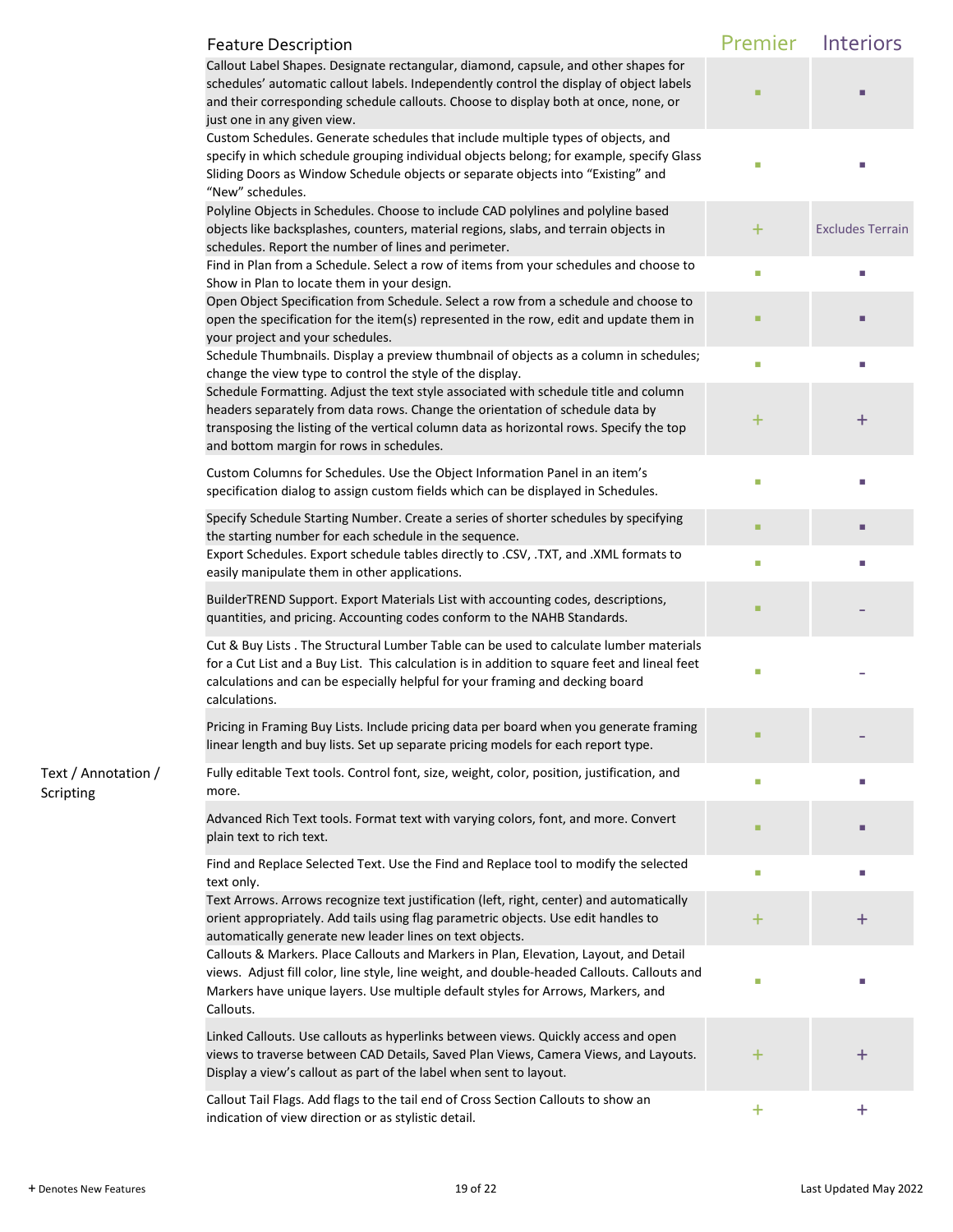|                 | <b>Feature Description</b>                                                                                                                                                                                                                                                                                                                                                                         | Premier | Interiors |
|-----------------|----------------------------------------------------------------------------------------------------------------------------------------------------------------------------------------------------------------------------------------------------------------------------------------------------------------------------------------------------------------------------------------------------|---------|-----------|
|                 | Object Labels. Type your own customized labels objects; include macros to make them<br>dynamically update with the item. Control label size, orientation, and on which layer it<br>displays.                                                                                                                                                                                                       |         |           |
|                 | Formatting for Labels. Choose to set your object labels as Left, Right, or Center<br>justified, and turn on or off a border around the text box.                                                                                                                                                                                                                                                   |         |           |
|                 | Labels for Layout Boxes. Automatic labels for layout views will display the camera<br>name for elevation and section views or the floor plan name for plan views. Create<br>custom labels that will move with the views as you set up your layout.                                                                                                                                                 |         |           |
|                 | Text Styles. Create Text Styles and assign them per layer, per default, or per object to<br>control the appearance of labels, dimensions and other text in your design.                                                                                                                                                                                                                            |         |           |
|                 | Default Sets. Default Sets control a subset of defaults including Dimensions, Text,<br>Arrows, Markers, Callouts, and Layers. Default Sets can be used to quickly change your<br>defaults and streamline the annotation process.                                                                                                                                                                   |         |           |
|                 | Notes. Generate numbered note markers with associated descriptions can be displayed<br>in a schedule table. Include interactive note markers in camera views that can be<br>selected and edited, and exported to 3D Viewer mobile app for client review.                                                                                                                                           |         |           |
|                 | Spell Checker Highlight. See onscreen the highlighted word in its context while using<br><b>Spell Check</b>                                                                                                                                                                                                                                                                                        |         |           |
|                 | Embed Hyperlinks in Text. Add links to website or other files using the text tools.                                                                                                                                                                                                                                                                                                                |         |           |
|                 | Text Macros & User Defined Text Macros. Insert macros into text objects. Add Contact<br>Info, File Info, Plan Info, Special Characters, and Time and Date macros. Create custom<br>Macros, such as macros for Contractor, Supplier, or Revision Number. Use Text Macros<br>in combination with the Ruby Scripting tools to dynamically update object labels or<br>other annotation in your design. |         |           |
|                 | Text Macro Management dialog. Create New, Edit, Copy, Delete, and Test custom<br>macros from within the Text Macro Management dialog.                                                                                                                                                                                                                                                              |         |           |
|                 | Ruby Scripting. Use the Ruby Scripting Console for writing program scripts - such as<br>determining room volume, custom cabinet labels and several others. Includes an<br>Interactive tutorial on how to create user-defined macros.                                                                                                                                                               |         | Limited   |
|                 | Revision Clouds. Encircle objects with revision clouds, or draw your own. See a preview<br>of the Revision Cloud you are creating or editing from within its specification dialog.<br>Define Revision Cloud defaults to easily manage clouds with your Saved Views.                                                                                                                                |         | $\pm$     |
| Printing        | Save Prints in PDF Format. Save to a PDF file for outsourcing print jobs.                                                                                                                                                                                                                                                                                                                          |         |           |
|                 | Custom Watermarks. Create watermarks and display them on your work. Control<br>location, size, angle, transparency, and include images in your watermark design.<br>Include watermarks on walkthroughs and control whether a watermark is displayed<br>from within Camera Defaults and for individual cameras.                                                                                     |         |           |
|                 | Print Preview. Displays printable area, paper edges, and line weights.                                                                                                                                                                                                                                                                                                                             |         |           |
|                 | Drawing Sheet Setup. Determine plan sheet size and specify how it prints to different<br>paper size.                                                                                                                                                                                                                                                                                               |         |           |
| Import / Export | Export Materials List to Microsoft Excel, CSV, TXT, or HTML.                                                                                                                                                                                                                                                                                                                                       |         |           |
|                 | Import PDF files. Import Adobe® PDF file formats into plans, layouts, and CAD Details;<br>retain print resolution and quality when printing final documents with embedded PDF<br>files.                                                                                                                                                                                                            |         |           |
|                 | AutoCAD® Compatibility. Import or Export DXF and DWG files.                                                                                                                                                                                                                                                                                                                                        |         |           |
|                 | Import & Export 3D files. Import 3D DXF, DWG, OBJ, 3DS, SKP, STL, Collada (DAE).                                                                                                                                                                                                                                                                                                                   | П       |           |
|                 | Export 3D DXF, DWG, 3DS, STL, DAE.<br>Import image files: BMP, JPG, GIF, TIFF, PNG, Metafiles. Image import - specify<br>transparency color and add plant data or image information for materials and<br>backdrops. Display Metafile on plan, elevation, and layout views. Specify fill style to<br>show through and transparency on the image.                                                    |         |           |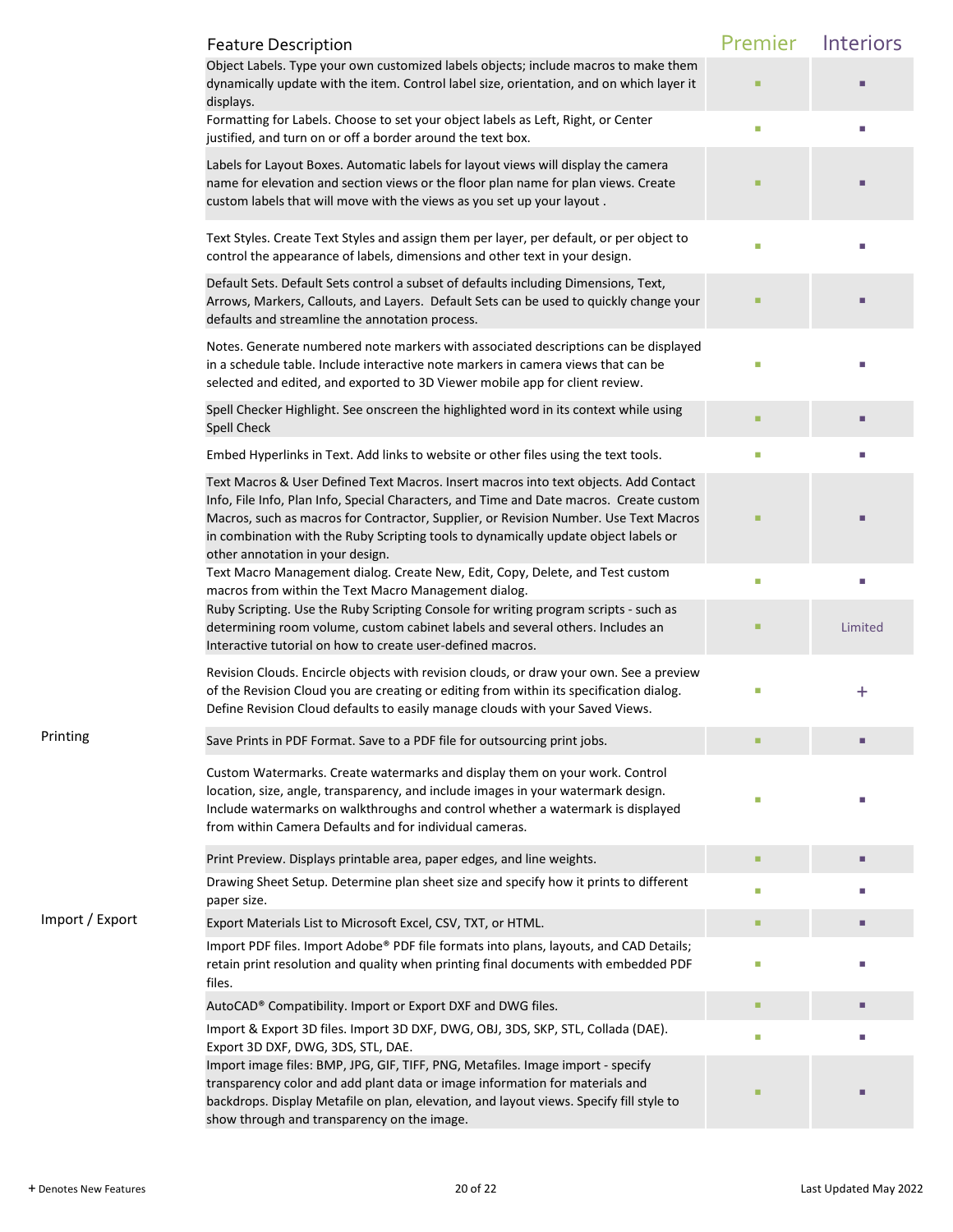|                       | <b>Feature Description</b><br>HD Picture Export. Create and export high-quality, larger than screen resolution                                                                                                                                                                                      | Premier | <b>Interiors</b>                                                          |
|-----------------------|-----------------------------------------------------------------------------------------------------------------------------------------------------------------------------------------------------------------------------------------------------------------------------------------------------|---------|---------------------------------------------------------------------------|
|                       | renders (watercolor, technical illustration, and final view with shadows). Choose to<br>export images with transparent backgrounds.                                                                                                                                                                 |         |                                                                           |
|                       | Import and Export Chief Objects. Import/Export Saved Plan Views, Default Sets, Layer<br>Sets, Hot Keys, Wall Types, Line Styles, Defaults, Macros, and Ruby Scripts. Share with<br>other users or transfer them from plan to plan.                                                                  |         | <b>Excludes Wall</b><br>Types, Ruby<br>Scripts, and Line<br><b>Styles</b> |
|                       | 3D Mass Import. Group import 3D DWG, DXF, 3DS, OBJ, SKP files and convert them to<br>Library Objects.                                                                                                                                                                                               |         |                                                                           |
|                       | Create Materials from Textures. Group import texture image files and convert them to<br>materials automatically.                                                                                                                                                                                    |         | п                                                                         |
|                       | Import Terrain Elevation data. Import survey data from AutoCAD or other sources.                                                                                                                                                                                                                    | ш       |                                                                           |
|                       | Migrate Settings. Choose to migrate your settings after the initial installation of X13. If<br>you forgot to migrate a file, or want to review the X13 Out-of-Box settings, you can do<br>so and then migrate your custom settings like toolbars and hotkeys later.                                 |         |                                                                           |
| <b>User Resources</b> | Mac & PC compatible. Chief Architect can be installed and run natively either on Mac<br>or Windows operating systems with a single license. Includes native ARM support for<br>Mac M1 processors.                                                                                                   |         |                                                                           |
|                       | Chief Architect 3D Viewer. Save 3D designs to the Chief Cloud for sharing and viewing<br>in Chief Architect's 3D Viewer application. Multiple cameras can be included and<br>viewed from a single 3D Viewer project, allowing real-time navigation of your designs<br>on the web or mobile devices. |         |                                                                           |
|                       | Chief Viewer™ . Free download version of Chief Architect allows sharing of projects<br>with clients. They can add notes, create 3D views, and otherwise navigate the plan<br>without editing the design.                                                                                            |         |                                                                           |
|                       | Home Designer® Compatibility. Open and edit plans created using Chief Architect's<br>Home Designer software products. Full editing allows you to take a DIY design to the<br>professional level.                                                                                                    |         |                                                                           |
|                       | Support for Multiple Monitors. Tabbed view windows can be torn or undocked from<br>main user interface and moved between monitors independently.                                                                                                                                                    | $\Box$  |                                                                           |
|                       | Touch Screen Optimization. Smooth and accurate touch controls for pinch zoom, pan,<br>rotate and other controls for Windows computers (not supported by Mac OS).                                                                                                                                    |         |                                                                           |
|                       | HD Interface Graphics and Icons. Toolbar buttons and high definition icons scale to fit<br>screen resolutions and increased DPI (128px vs 20px)                                                                                                                                                     |         |                                                                           |
|                       | Specify Preferences & Defaults. Set up Preferences for display and editing tools to<br>customize the interface to your needs. Specify defaults for most architectural elements<br>so that their initial placement suits your project's design and style.                                            |         |                                                                           |
|                       | 3D Mouse Support. Use a 3Dconnexion Mouse as your input device to efficiently<br>navigate camera views. *Not compatible with Mac OS.                                                                                                                                                                | ш       | ш                                                                         |
|                       | Virtual Graph Paper <sup>™</sup> display. Adjust grid to display a reference in any increment, great<br>for modular design, space planning, and as an indication of scale.                                                                                                                          |         |                                                                           |
|                       | Auto-Save Untitled Projects. Projects that have not been named or manually saved for<br>the first time are archived through the Auto-Save rules set up in user Preferences.                                                                                                                         | П       |                                                                           |
|                       | Auto-Archive. Set Auto-Archive Preference to schedule how frequently projects are<br>backed up to an archive file.                                                                                                                                                                                  |         |                                                                           |
|                       | Create Archival .ZIP Files. Export an archive of a project that combines all files into a<br>single .ZIP for easy storage. Use the Backup Plan feature to overwrite files into an<br>existing folder instead of requiring an empty directory.                                                       |         |                                                                           |
|                       | Crosshair Display Thickness. Make the crosshair more prominent on-screen by<br>increasing its display size in Preferences.                                                                                                                                                                          | п       |                                                                           |